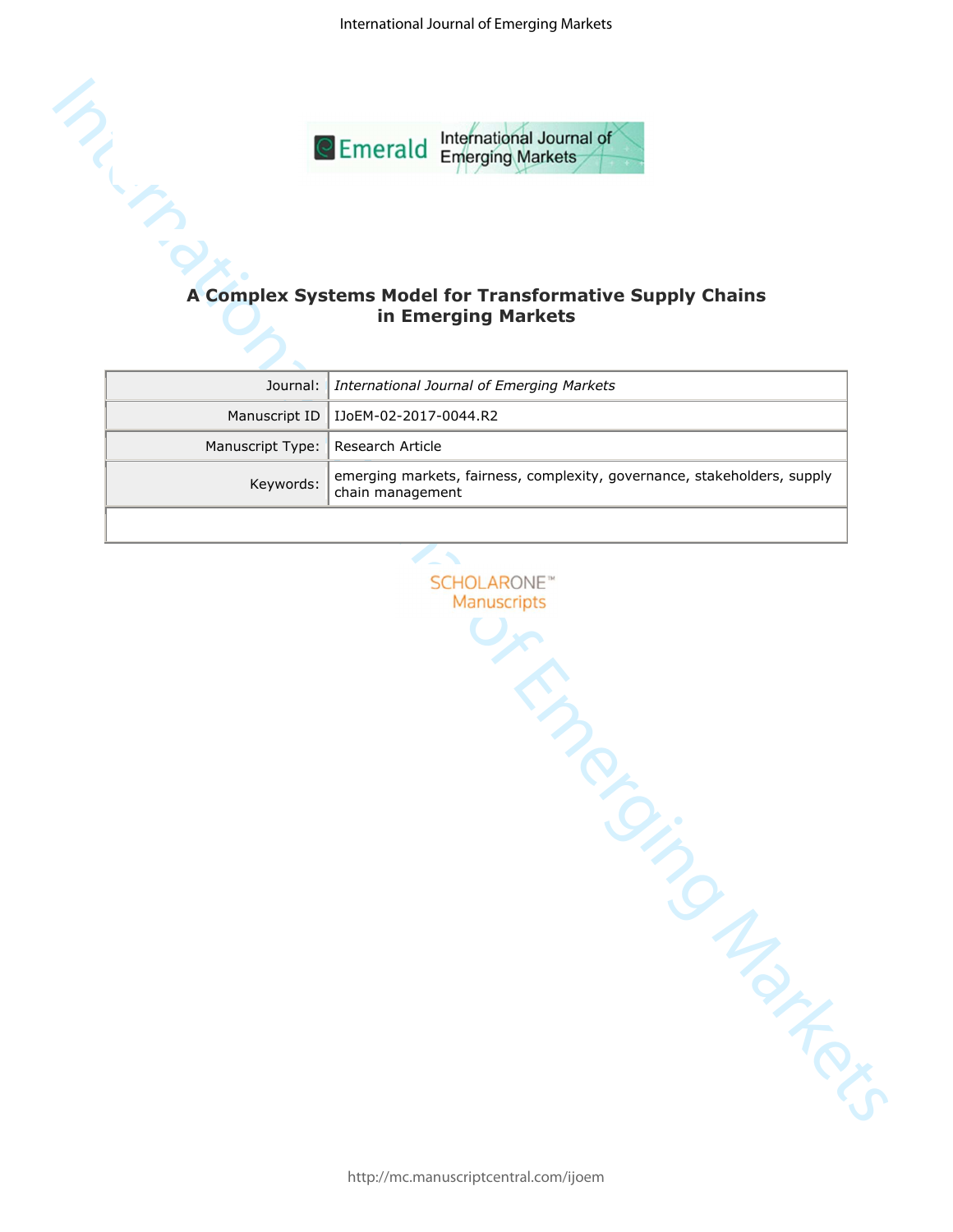# **A Complex Systems Model for Transformative Supply Chains in Emerging Markets Abstract**

#### **Purpose**

A Complet Systems Model for Transformative Supply Chains in Emerging Markets<br>
Abstract<br>
Purpose<br>
Corporations operating global value chains must grapple with a multiplicity of eitical and<br>
practical considerations, most no Corporations operating global value chains must grapple with a multiplicity of ethical and practical considerations, most notably when value chains extend to emerging markets. Such contexts involve interactions with diverse stakeholders who possess the ability to impact supply chain performance, but who also bring conflicting needs, values and interests. This paper outlines a transformative model of supply chain fairness, arguing that adopting plural fairness principles and practices generates a higher fairness equilibrium which includes all affected stakeholders in the production of fairness outcomes, with consequent positive organisational and system level impacts.

#### **Approach**

Through a philosophically informed overview of the literature on organisational fairness, the paper applies fairness to the management of supplier relations to identify the institutional features of ethically sustainable supply chains. The proposed conceptual model uses a complex adaptive systems approach (CADs), supplemented by describing the contribution of fairness norms and practices.

#### **Findings**

This paper argues that a transformative approach to supply chain fairness can suggest new structures for interaction between firms, stakeholders, mediating institutions and governments.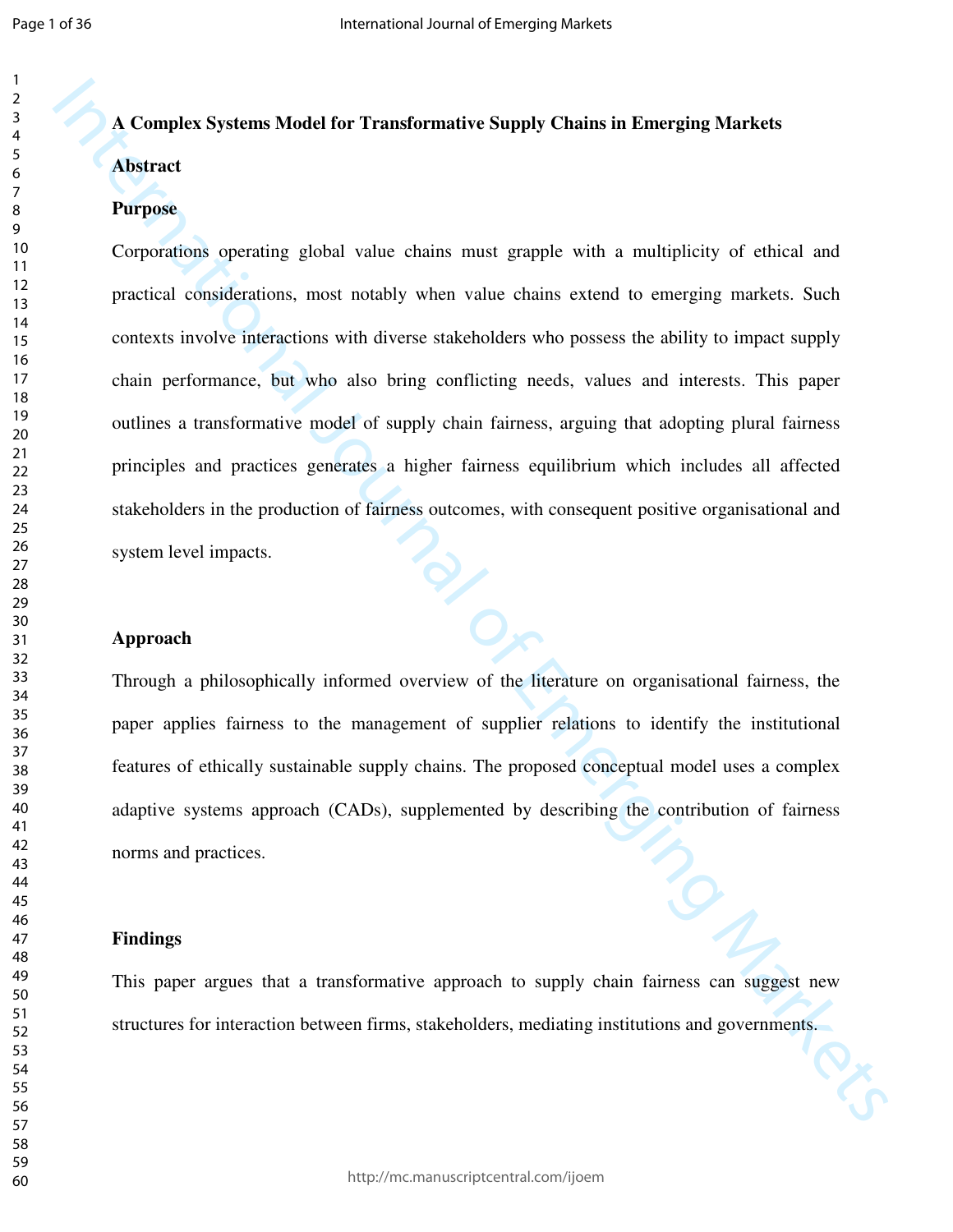#### **Originality**

Emerging market supply chains are facing significant changes. Adopting a complex adaptive systems perspective upon stakeholder relationships, this paper offers insights from the theoretical literature on fairness, and proposes a normative model of supply chain fairness which accounts for both the normative and empirical aspects of relational complexity.

#### **Key Words**

Emerging markets; fairness; complexity; fairness; governance; institutions; stakeholders; supply chains; values

#### **Conflict of Interest**

The authors have received research grants from Mars Incorporated. The paper does not include any primary data.

**Word Count**: 10147 words (including references)

#### **1.0 Introduction**

**Originality**<br> **Enterging market supply chains are facing significant changes.** Adopting a complex adaptive<br>
systems perspective upon stakeholder relationships, this paper offers insights from the theoretical<br>
linetature Supply chain fairness is a challenge for rapidly growing emerging markets which are becoming key sourcing regions for many industries. For example, while in 2007 26.4% of Inditex's suppliers were located in Asia, by 2012 this share had grown to 44.7% (Orcao and Pérez, 2014). Emerging markets do not only supply developed markets with goods but have also evolved into important consumer markets. An out-of-market strategy to supply these markets has the disadvantages of long lead times and exposure to exchange rates. Hence, many organisations are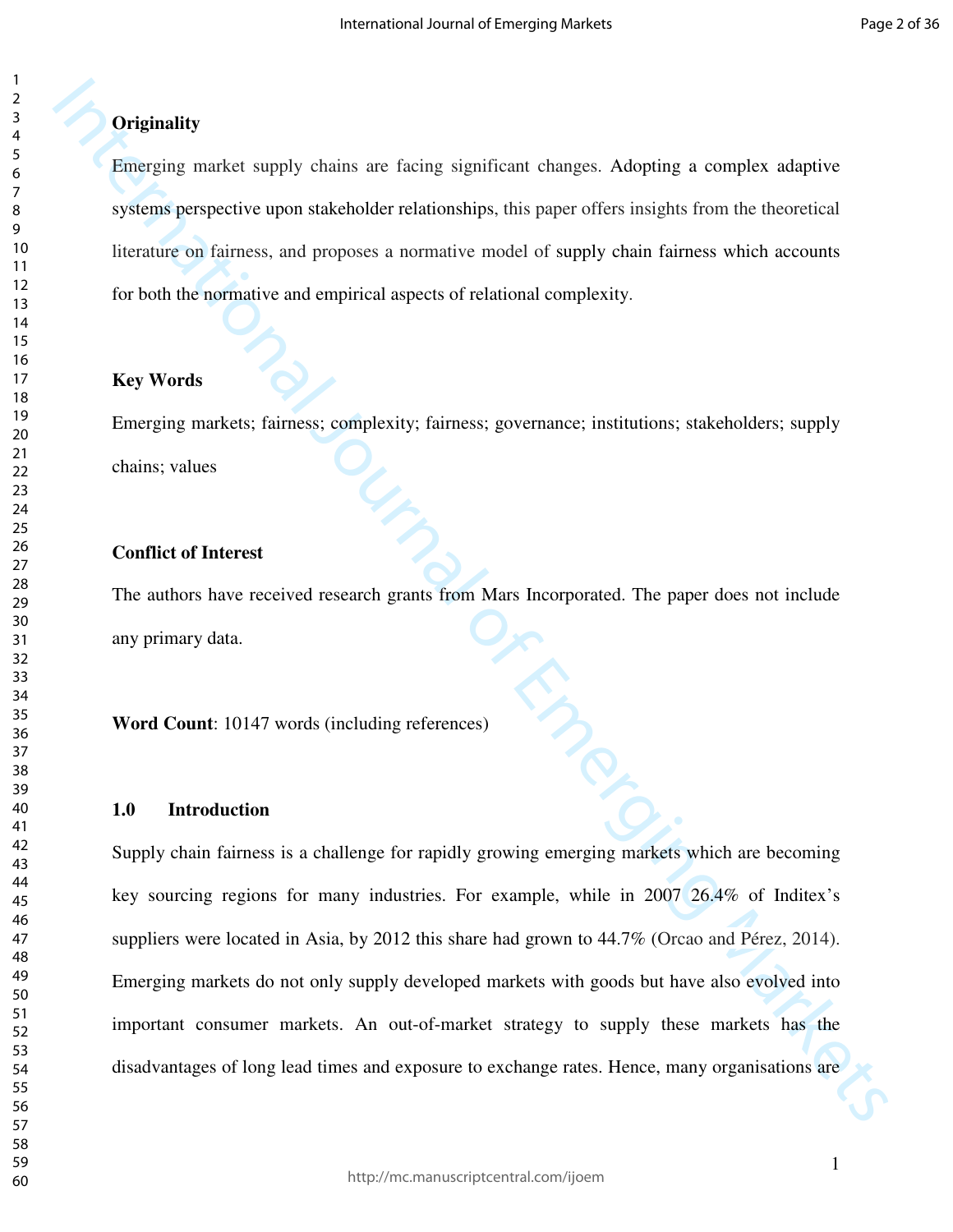attenneting to develop local supply chain equabilities to support the growth potential of someging<br>resistance metalats (Blances, 2009). This expansion of supply chains in energing markets<br>combined with a unique set of ins attempting to develop local supply chain capabilities to support the growth potential of emerging consumer markets (Blanco, 2009). This expansion of supply chains in emerging markets combined with a unique set of institutional characteristics, including institutional voids and the importance of informal institutions, poses challenges for firms, local suppliers, workers and communities (Rottig, 2016; Puffer et al., 2016). These include infrastructure issues (for example, underdeveloped supply chains, inadequate utilities, inadequate human resources and poor information technology infrastructure) and policy hurdles (e.g., taxation, regulation and real estate) (A.T. Kearney, 2006). Beyond these often technical issues, fairness considerations are at the centre of supply chain development in emerging markets. Many global supply chains transfer value from producers in emerging markets to consumers in developed countries through exploitative practices (Tallontire and Vorley, 2005). Similarly, disparities between emerging market producers and consumers raise fairness concerns.

Corporations with operating supply chains in emerging markets are frequently confronted with negative social and environmental impacts, requiring them to grapple with the governance of eco-systems, thereby blurring the practical distinction between public and private goods. New supply chain models are needed to address these issues, including integrating values of fairness, efficiency, rights and others into supply chain practices. Yet we know very little about how values act upon supply chain performance. Fairness matters to the variety of stakeholders affected by their proximity to a supply chain network. Supply chain partners are often in different positions of power, which exposes the weaker party to vulnerabilities (Duffy et al., 2013; Kumar, 1996; Touboulic, 2014). In particular, distributors, producers and farmers in emerging markets frequently operate on a smaller scale than their equivalents in developed markets, with lower resilience to practices considered to be unfair. Furthermore, suppliers in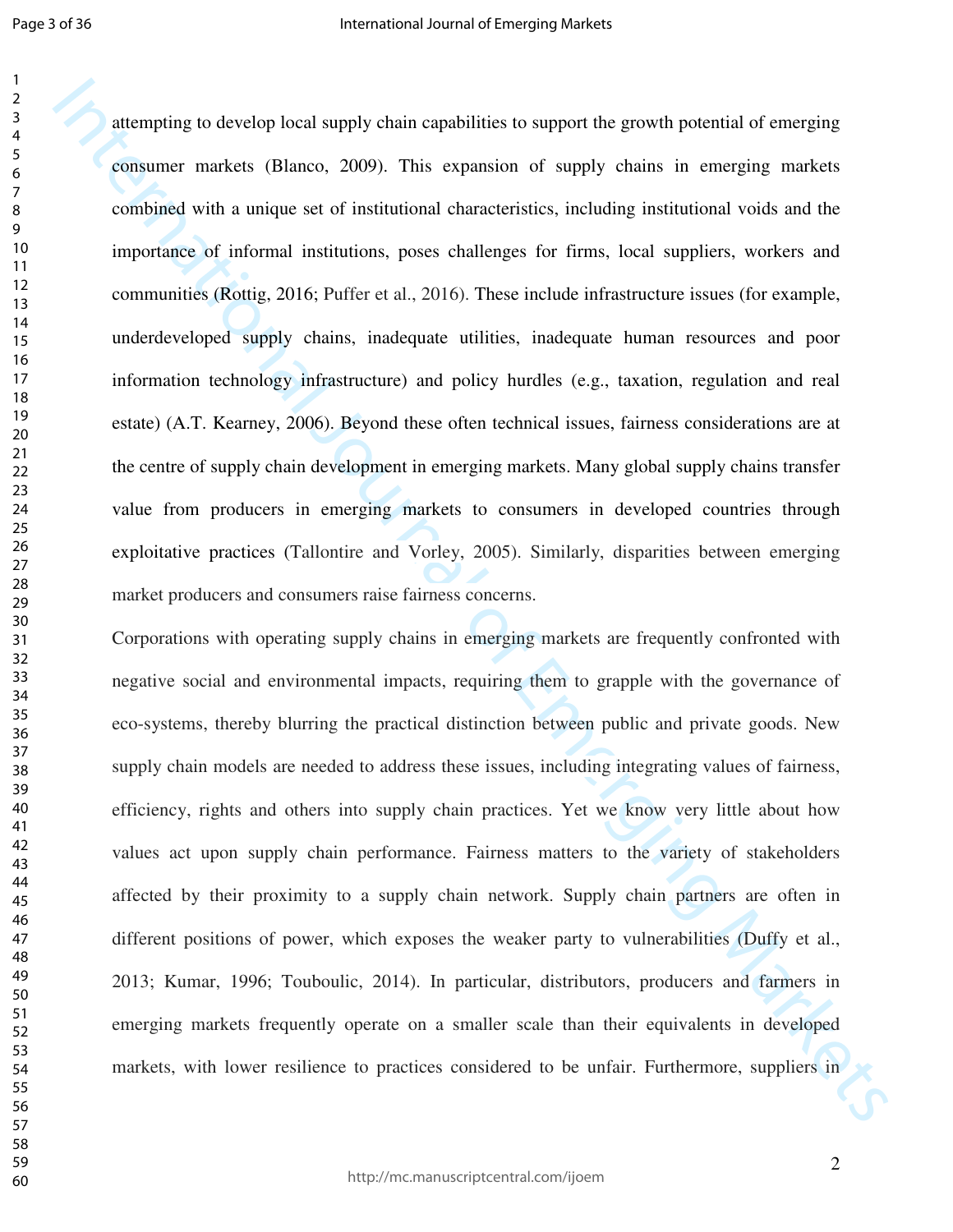emerging markets employ vulncatable workers carning very low wages. It is best, in the midst of prover in<br>balances, economic inequalities, values diversity and variations in different carnegations<br>of Elving, where fatimes emerging markets employ vulnerable workers earning very low wages. It is here, in the midst of power imbalances, economic inequalities, values diversity and variations in different conceptions of living, where fairness becomes particularly relevant. Distributive and procedural justice can limit the extent of conflict in supply chain relationships and encourage compliance (Brown et al., 2006). Fairness can also have a significant impact on social elements of supply chain relationships which are often not contractually specified (Griffith et al., 2006). For instance, if one supply chain member treats its partner fairly (in terms of processes and reward allocation) its partner reciprocates by adopting attitudes and engaging in behaviours aimed at strengthening the partnership (Griffith et al., 2006). Similarly, fairness can influence attitudinal and behavioural outcomes such as long-term orientation, trust and relational behaviour. Firm benefits can be legitimacy-related, psychological (for example, increased stakeholder trust, ownership or commitment) or knowledge-based. Joint benefits of organisational ethical behaviour include joint learning and the joint transformation of problem domains (Doh and Quigley 2014). Supply chain fairness can also encourage partners to engage in behaviours that are over and above that which is formally expected within the terms of supply (Duffy et al., 2013; Kashyap and Sivadas, 2012). Despite the importance of fairness to supply chain performance, there is a gap in the literature comparing fairness perceptions in supply chains across countries. Most of the current research on supply chain fairness has examined exchange relationships in developed countries. Many high-impact studies focus on the US context (see, for example, Brown et al., 2006; Griffith et al., 2006; Kashyap and Sivadas, 2012; Narasimhan et al., 2013). Only a small number of studies have looked at emerging economies (for example, Liu et al., 2012; Gu and Wang, 2011; Nnamdi and Owusu, 2014; Sagheer et al., 2009).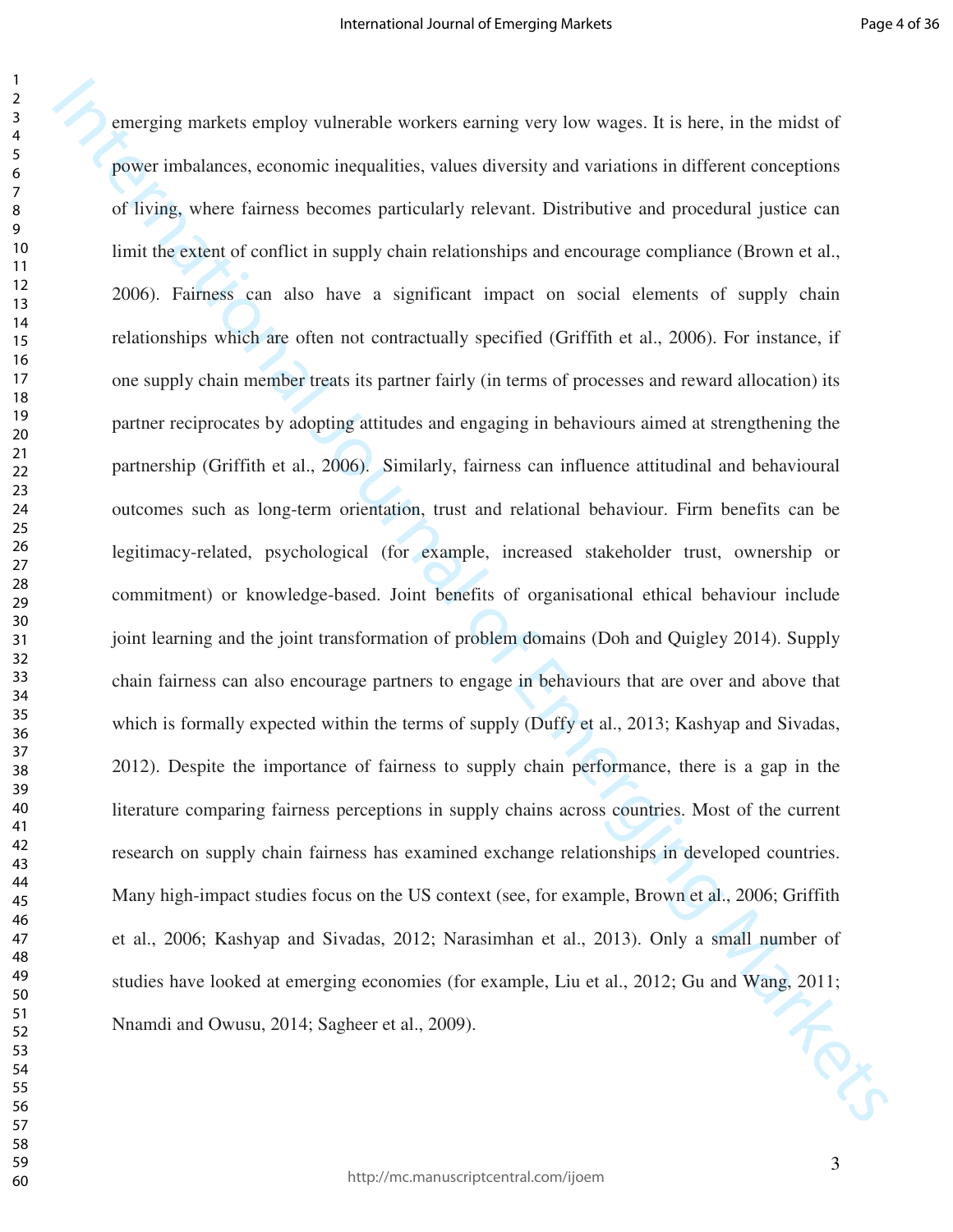Furthermore, most previous research on supply chain fairness has focused on supplier fairness perceptions, and their effects (see, for example, Brown et al., 2006; Griffith et al., 2006; Kashyap and Sivadas, 2012). However, these individualistic approaches do not do justice to the complexities of global supply chains. Nor do they account for the fact of value pluralism in firms which, given the global reach of many organisations, means that they now 'reflect the pluralism of the surrounding society' (Heath et al, 2009: p. 9).

Furthermore, most previous exearch on supply chain fairness has focused on supplier fainess prefequions, and their effects (see, for example, Brows et al., 2006; Griffuln al., 2006; Griffuln al., 2006; Griffuln and Sivada Given the range of stakeholders who may potentially be supply chain members, we propose to go beyond individualistic approaches to supply chain fairness by adopting a complex adaptive systems perspective. Increasingly, we are living in a 'shared-power, no-one-wholly-in-charge world' (Crosby & Bryson, 2010: p. 211) where multiple actors pool responsibility for producing outcomes of benefit to each. As organisations are confronted with challenges which none can address alone, collaboration is on the increase. Consequently, we are observing the rise of complex adaptive systems characterised by uncertainty, instability, interactive density, and unavoidable interdependencies which demand that organisations develop capabilities for extensive cooperation and coordination leading to shared knowledge building, joint expertise and collaborative learning (Edwards, 2011). Positivist research into the relational aspects of supply chains has focused on quantitatively investigating supply chain networks (see, for example, Wu et al., 2010). We understand supply chains as socially constructed institutions, or intersubjective realities (Endres and Weibler, 2016) emerging from communicative interactions between supply chain stakeholders (Koschmann, 2016). This perspective is useful for studying how fairness operates in supply chain relationships. It draws attention to how emerging market supply chains are characterised by specific relationships, including powerful intermediaries in supply chains, uneven power dynamics between workers, suppliers and buyers, and the importance of NGOs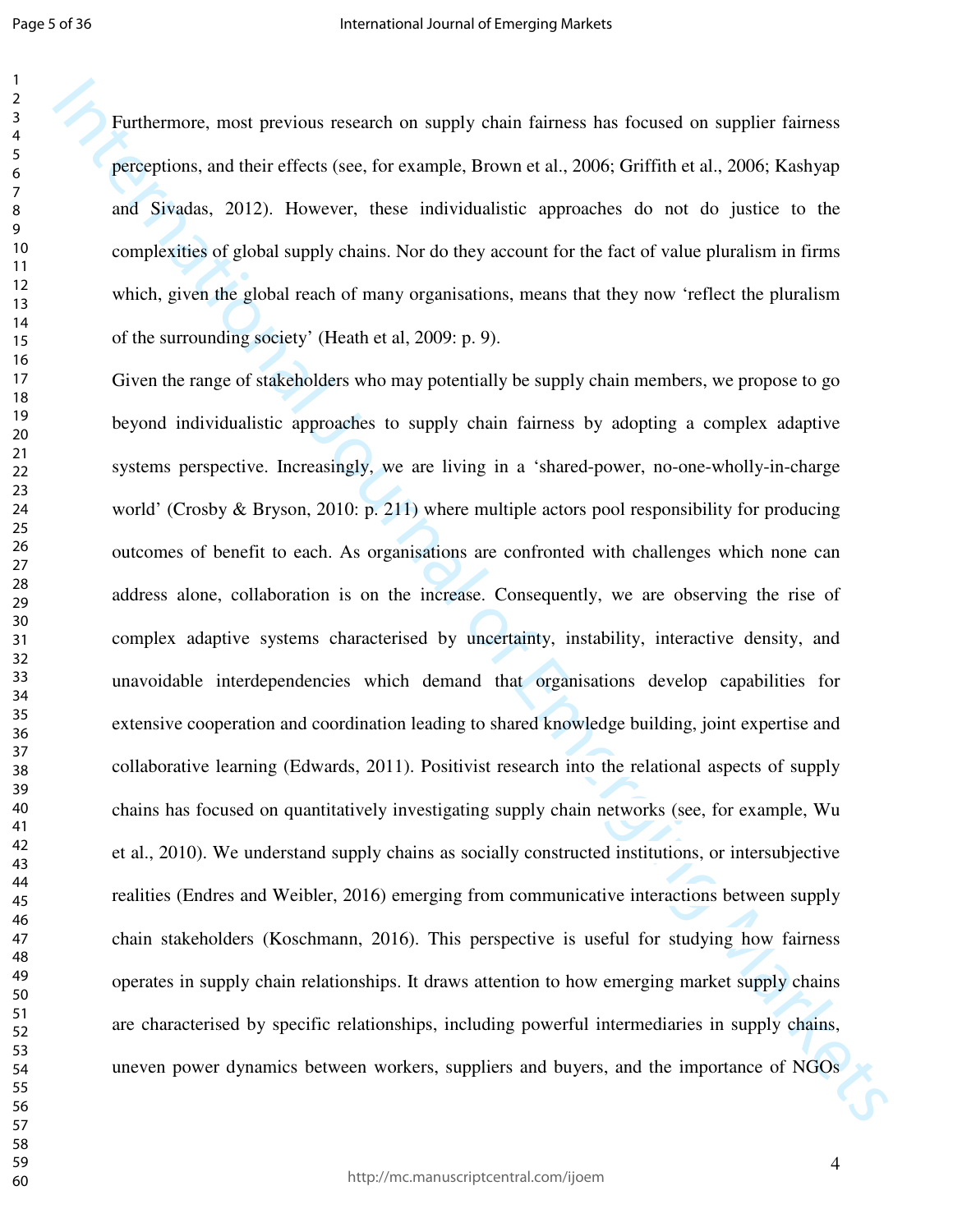and MSIs in representing the interests of commonly overloaked supply chain participants such as<br>wisters and small<br>holders (Inglues et al. 2007). Uniting theoretical approaches to fairness to a<br>overrigive of the empirical and MSIs in representing the interests of commonly overlooked supply chain participants such as workers and smallholders (Hughes et al. 2007). Uniting theoretical approaches to fairness to an overview of the empirical literature, we illuminate the salient features of fairness relations in complex adaptive systems for the emerging market context, and advance a theoretical model of supply chain fairness which accounts for both the normative and empirical aspects of relational complexity<sup>i</sup>.

#### **2.0 Theoretical approaches to fairness**

Fairness is concerned with how we treat one another in our social and economic interactions. By invoking fairness, we are making some statement, forming some judgement, about how people ought to be treated, how they are actually treated, and what this implies for justice. The formal principle of distributive justice can be found in Aristotle's statement of equality that equals should be treated equally and unequals unequally. More precisely:

'Individuals who are similar in all respects relevant to the kind of treatment in question should be given similar benefits and burdens, even when they are dissimilar in other irrelevant respects; and individuals who are dissimilar in a relevant respect ought to be treated dissimilarly, in proportion to their dissimilarity' (Velasquez, 1998).

Fairness picks out the kinds of reasons that should guide our interactions: 'To be partial and biased is to be moved by the wrong sorts of reasons' (ibid: p. 398). Arrangements may be judged to be fair, when allocations are 'in accordance with what is due' (ibid: p. 399) as well as subject to allocative procedures which are guided by the correct reasons of impartiality and efficiency according to some publicly recognised feature of the recipient. It is fair to treat participants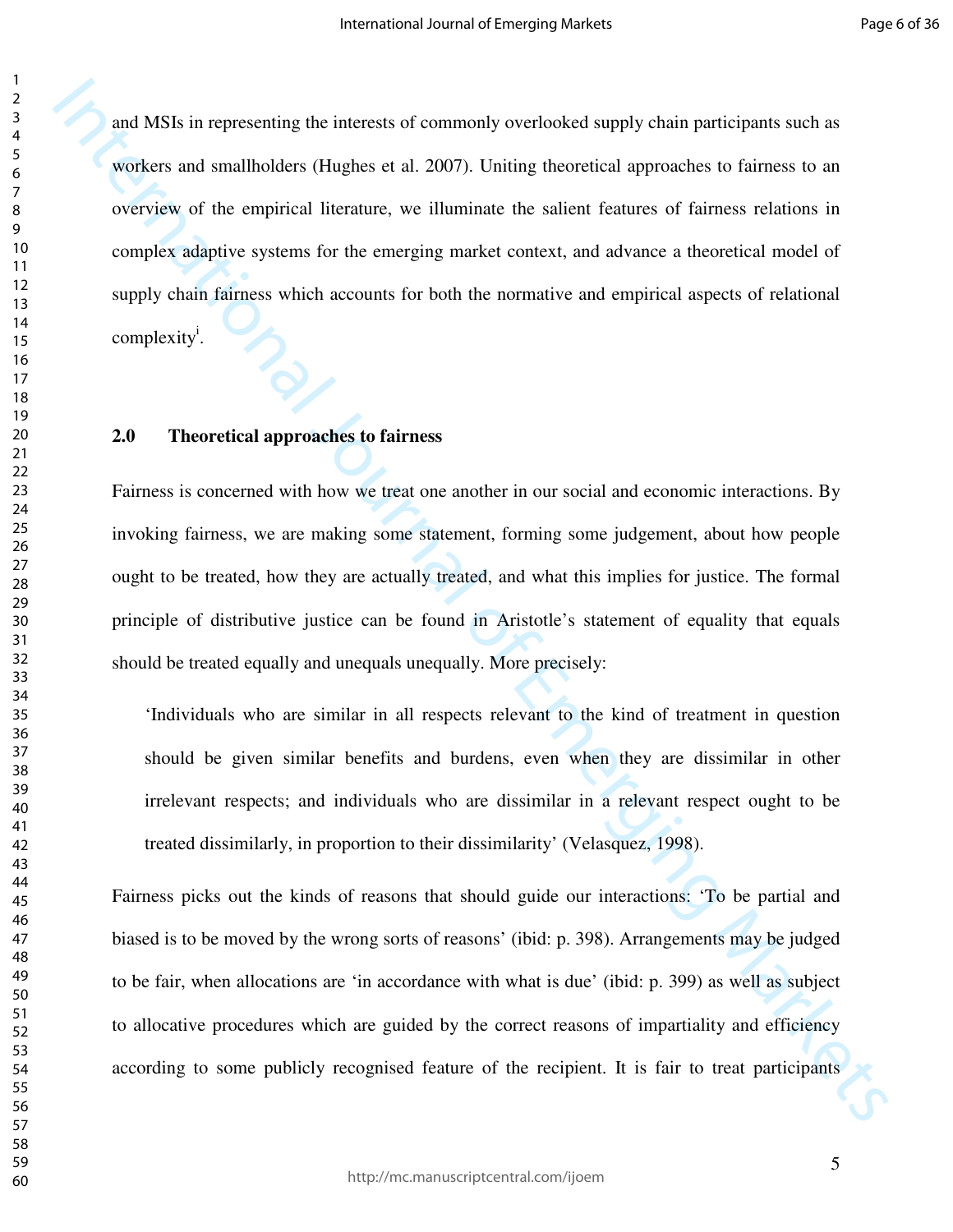equally, but this does not imply that they must be treated the same. Rather, equal treatment means that all participants should have their claims satisfied in proportion to relevant public criteria, such as contribution, desert or need. Furthermore, fairness practices which give participants a role in determining the rules restricting their liberties operate to reduce the anxieties of participants that they will be exploited or be subject to unpredictable, arbitrary treatment. Hence, fairness practices encompass procedures as well as outcomes, and associated interactions are constituted by impartial, reason-giving exchanges. Finally, acceptance by participants of the benefits of cooperation generates obligations to make their contribution, including taking part in shaping the rules governing social cooperation.

Is equally, but this does not imply that they must be teated the same. Rather, equal teatment means that all participants should lave their elains satisfied in proposition to relevant public enterja, such as contribution, People consider a variety of fairness norms to be relevant, but these often conflict in real world contexts of value pluralism and competing interests. The obligations arising from accepting the benefits of social cooperation, for example, are subject to interpretation and contestation. Furthermore, deliberative exchanges which privilege impartial reason-giving often marginalise modes of communication based upon story-telling (Mansbridge et al., 2010), or emotional articulation of concerns and polarised positions. In many cultures, including emerging markets, participants use not only reason, but also emotion and other varieties of expression to form fairness perceptions. In micro-level interactions, reflection upon normative principles is combined with collective sensemaking, encouraged by social information processing, social contagion, social networks and fairness heuristics (Schminke et al., 2015).

Prior research has found strong correlations between fairness and outcome satisfaction, job satisfaction, trust, and affective commitment (Cohen-Charash and Spector 2001; Colquitt et al. 2001; Nowakowski and Conlon 2005). Cultural variations of fairness are also relevant; for example, the literature has shown how the Chinese concept of guanxi can improve trust (Lyles et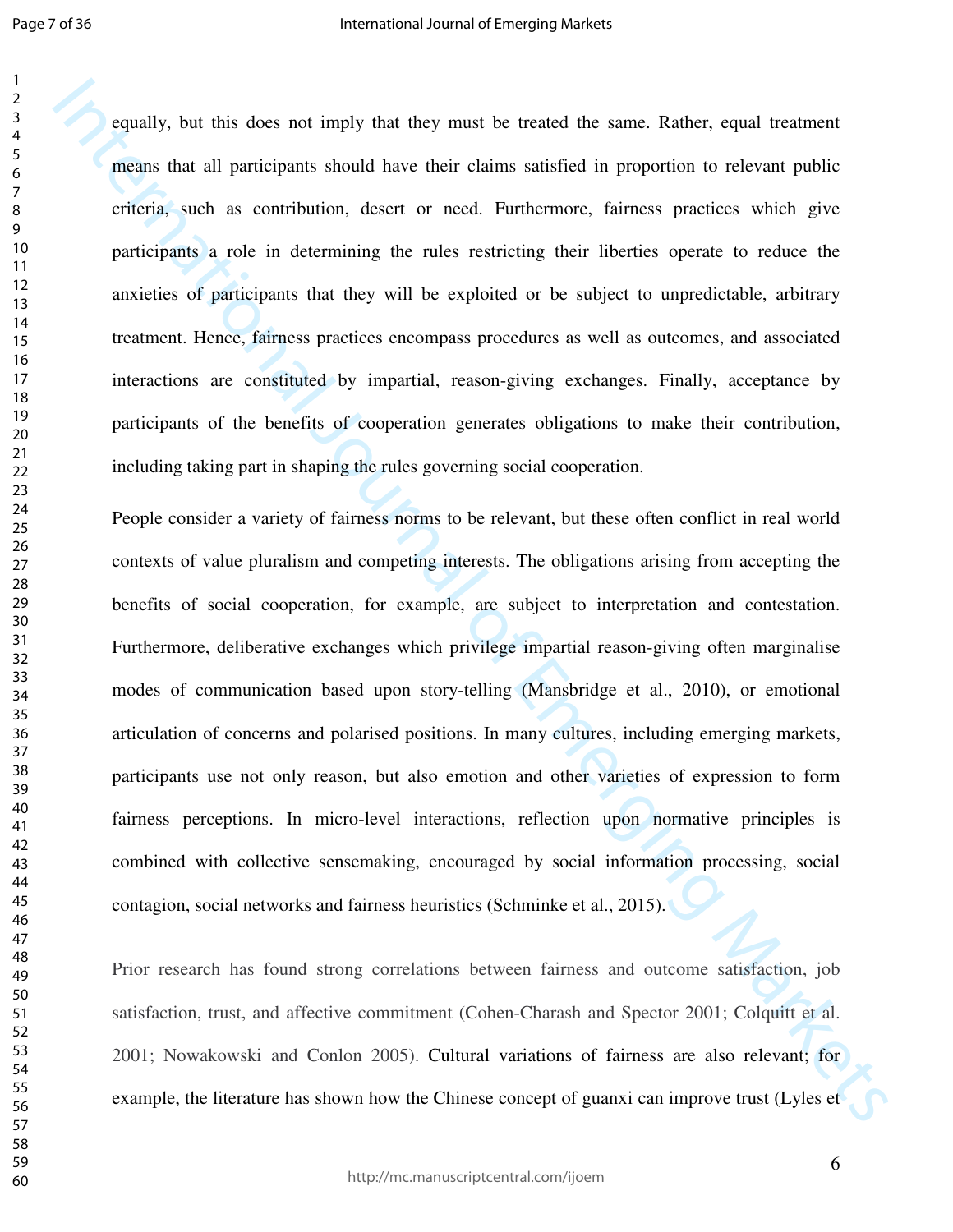al., 2008). From a relational perspective, fairness moderated by trust impacts extra-role behaviour, psychological ownership and self- and collective identities (Niehoff and Moorman 1993; Johnson et al. 2010) (see Figure 1).

**11.** 2008). From a relational perspective, fainess moderated by mast impacts extra-role behaviour, psychological rownstship and self and collective identities (Nieloff and Moneman 1993, Johnson et al. 2010) (see Figure 1 We integrate normative/objective and empirical/subjective approaches (Cuguero-Escofet and Fortin, 2014) into a model of supply chain fairness which foregrounds how a transformative fairness equilibrium may be achieved through processes of learning and adaptation. As part of the normative content for such an approach we argue that the plurality of fairness principles must be considered. In a study of fairness trade-offs Ordonez and Mellers (1993) examine responses to: firstly, what people would favour in the 'more fair' society and secondly, what they would favour in the society in which they would 'prefer to live'. They find that 'people value equity but prefer to live in societies that sacrifice some equity in order to provide for higher minimum and mean earnings' (Konow, 2003: p. 1234). Given this, Konow (2003) proposes a 'multicriterion theory of justice' in which 'three justice principles are interpreted, weighed and applied in a manner which depends upon the context' (ibid: p. 1235). Determining the role of fairness principles in social arrangements is an interactive process and a social practice for 'mutual assurance' (James, 2012).

When aimed at mutual assurance and trust building, fairness principles facilitate the formation of fairness perceptions, including collective judgements on how people are treated according to the values relevant to the situation (Etzioni, 1988; Schminke et al., 2015). This includes the procedural, distributive, interactive dimensions of justice (Whitman et al., 2012). The effectiveness of social practices in arriving at 'all things considered' fair outcomes depends upon an integrated set of factors, such as setting up the communicative interaction based upon mutual respect, openness and availability of information, readiness to listen to different points of view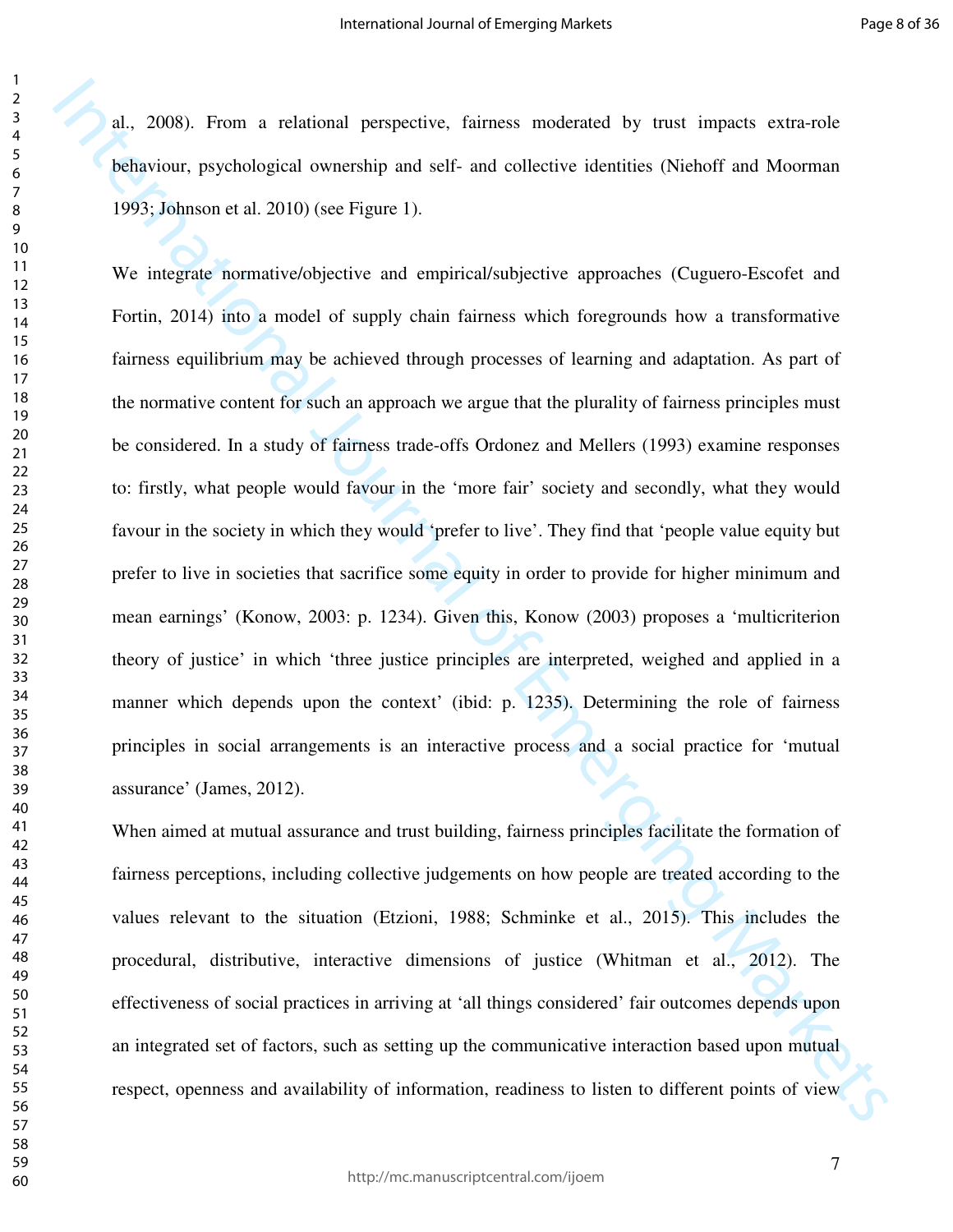and commitment to the outcome. This means that, in order to be seen to be fail, communicative<br>interactions must take place in particular kinds of dialogic spaces or "mini-publics". In the<br>conduct of dialogic conversationa and commitment to the outcome. This means that, in order to be seen to be fair, communicative interactions must take place in particular kinds of dialogic spaces or 'mini publics'. In the conduct of dialogic conversational practice, Francis et al. (2013) privilege the role of line managers, making them uniquely responsible for engaging people 'in a type of generative conversation that can creatively address the tension between actualities (what is) and potentialities (what could or ought to be)' (ibid: p. 2718). However, corporate managers are not the only responsible agents in dialogic spaces. Beirne (2008) characterises participatory practices as 'negotiated, contested and precarious' (ibid: 682), which means that establishing 'mini publics' within supply chain networks will require also a 'consolidated, independent source of influence and continuity' (Brogger, 2010: p. 491), or a system of independent institutions which can provide checks and balances within a pluralised system of democratic accountability. To this end, we discuss a model of supply chain fairness which situates supply chains in a multi-level system of mediating institutions and governance arrangements.

Relevant theoretical approaches to fairness are summarised in Table 1.

*Insert Table 1* 

*Insert Figure 1* 

#### **3.0 Situating Supply Chains within Complex Adaptive Systems**

Supply chains are concerned with the procurement, production and distribution of goods (Arunachalam et al. 2003). We characterise supply chains as Complex Adaptive Systems (CADs) which are 'neural-like networks of interacting, interdependent agents who are bonded in a collective dynamic by common need' (Uhl-Bien and Marion, 2009: p. 631). Our starting point is the observation that interconnected, networked systems have become a major feature of the modern globalised world. Yet, these highly interdependent systems are not fully understood, are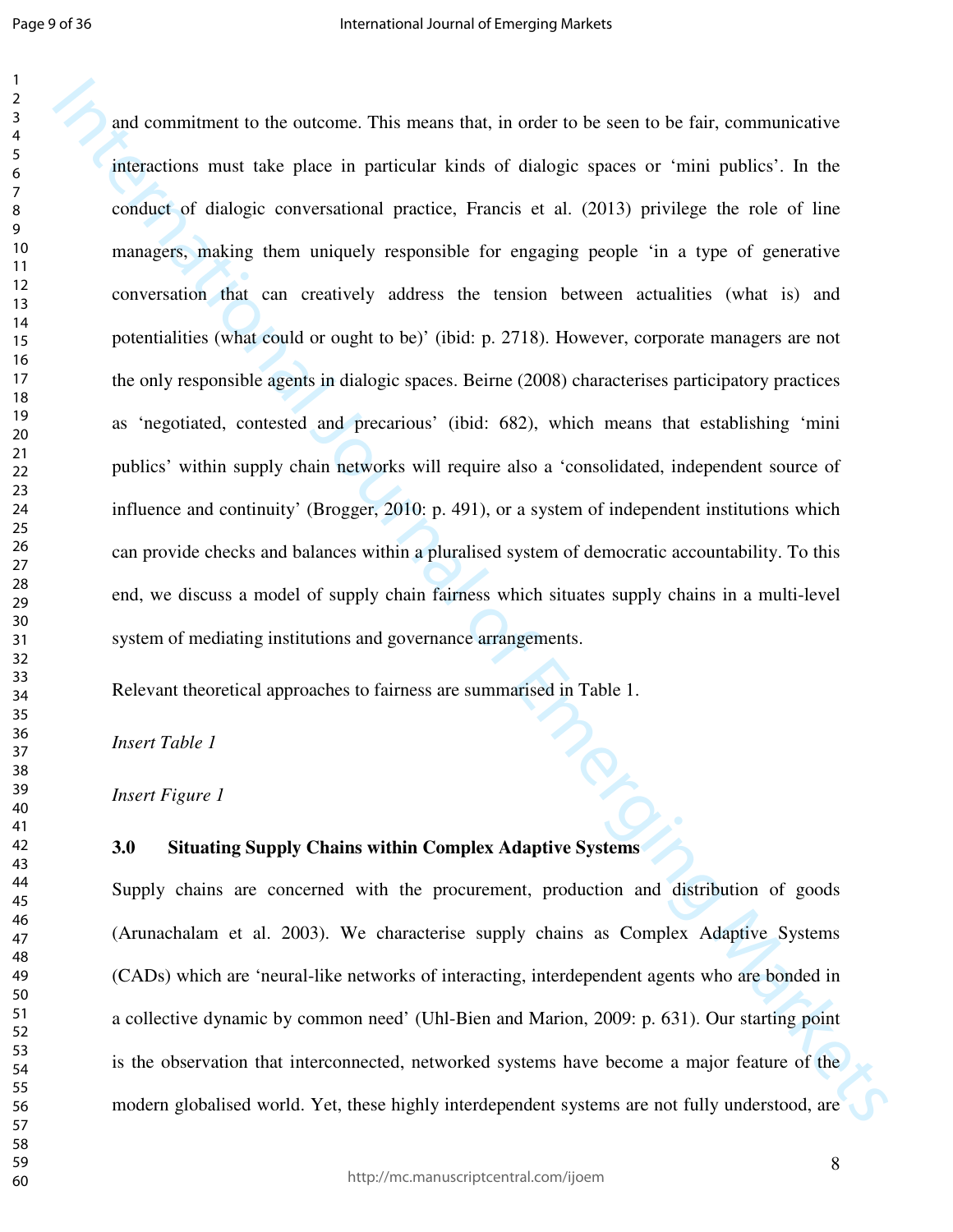difficult to control and are vulnerable to failure. Global supply chains can be understood to be a form of CAD because their emergent properties arise through complex, and unpredictable, interactions involving suppliers, distributors and manufacturers in multiple locations (Pathak et al., 2007).

difficult to control and are vulncizable to failure. Global supply chains can be understood to be a form of CAD because their energient properties arise through complex, and unpredictable, interactions involving suppliers According to Varga et al (2009), the supply network has evolved from simple intraorganisational exchanges, progressing towards increasing levels of integration via dyadic relationships between businesses and suppliers, dyadic chains, supply chains, integrated business networks and demand chain communities. Key relationships include buyer-supplier agreements and producer-worker relationships. In emerging markets other important parties include trade unions (Ansett, 2007), multi-stakeholder organisations (Hughes, 2001), intermediaries, producer organisations, certification and standards agencies, distributors, processors, marketing agents (Narrod et al., 2009) and NGOs (Maloni and Brown, 2006). Stakeholders will bring to their joint action their diverse values, needs, fairness norms and conceptions of living. Successful supply chain partnerships require cooperation regarding common needs and shared values, as well as the flows of goods, information and finances (Pathak et al., 2007; Surana et al., 2005). Global supply chains tend to be dynamic, temporary and subject to frequent change (Choi et al., 2001), making co-evolution among supply chain partners rare (Pathak et al., 2007). Positivist research, however, by focussing on supply chains as the physical flow of resources (see, for example, Sarac, 2014) can fail to account for supply chains as dynamic systems. In particular, such perspectives do not pay sufficient attention to the relational dimension of supply chains, including the necessity to coordinate different parties and manage inter-organisational relationships.

The formal and informal characteristics of emerging market supply chains make them good examples of complex systems (Khanna and Palepu, 2013; Williams, 2014). Many developing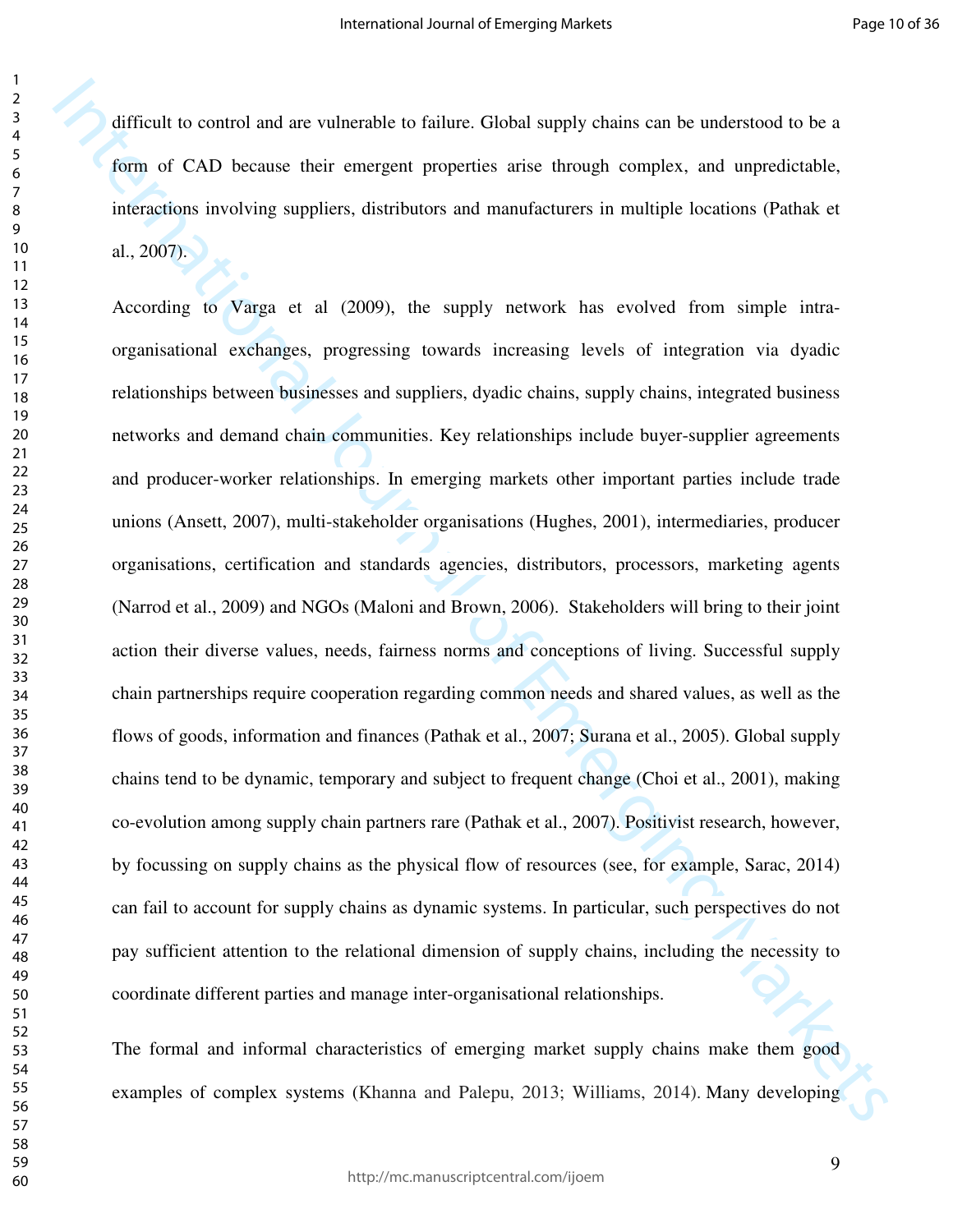isomonias have large informal or unorganised sectors that is not registered for tax parposes and<br>not regulated by the star (Harriss White, 2003). Most informal series show a cocares to social<br>security, minimum wages, or o economies have large informal or unorganised sectors that is not registered for tax purposes and not regulated by the state (Harriss-White, 2003). Most informal workers have no access to social security, minimum wages, or occupational safety and health protection (Papola, 2004). We argue that fairness principles and practices can, and ought, to be applied to supply chains considered to be CADs. However, the CAD literature exhibits limited understanding of the important of relationships, and the values, norms and principles governing interactions. The result is an 'action void' which 'denies a role to purposive action through the exercise of strategic choice' (Child and Rodrigues, 2012: 804). This means that the contribution of 'relational value', which arises from 'mutual commitment and sustained cooperation' (Luo, 2008; see also, Gronroos and Helle, 2012), to the management of supply chain ecosystems is poorly understood. Specifically, organisations operating complex supply chains need to develop capabilities for establishing 'rules of the game' and developing relational capital, as well as making use of capacities for 'guided self-organisation' (Helbing, 2013: p. 54) by combining bottom-up and top-down mechanisms with 'the right kinds of interactions, adaptive feedback mechanisms, and institutional settings' (ibid: p. 55). In the following sections, we propose a model for how complex supply chain networks based on fairness can be established and maintained.

#### **4.0 A Systems Approach to Supply Chain Fairness**

Fairness tends to be constructed in systems when relationships manifest the relevant normative characteristics of interdependence, inclusiveness, cooperation, and human values of equality, fairness, care, respect, esteem and dignity. In so doing, these relationships contribute to the 'relational value' needed to sustain a system of social cooperation. When stakeholders experience an urgent 'shared need' and are able to express the diversity of their interests through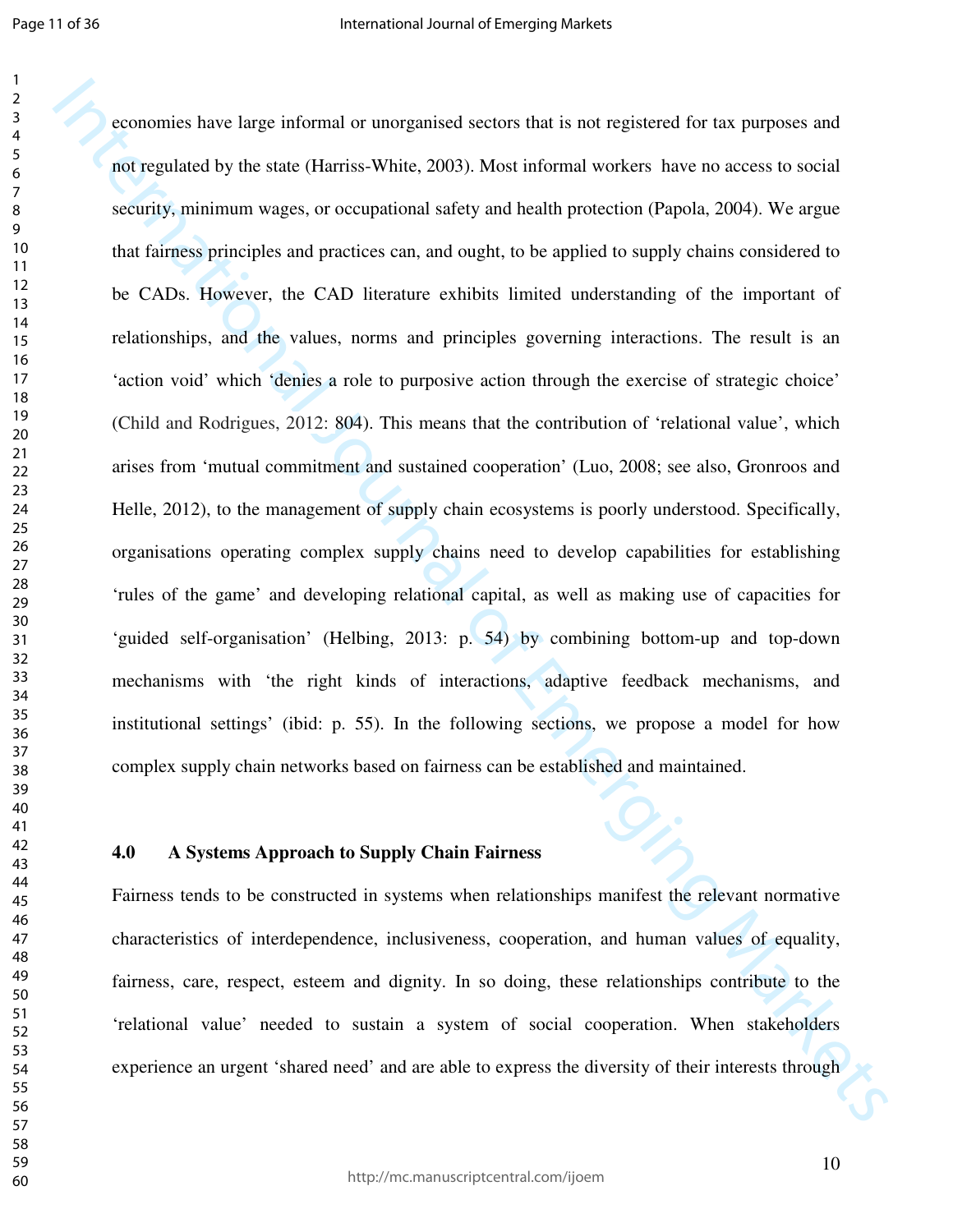properly architected dialogic spaces, prospects for long term systemic sustainability are improved. Supply chains are often complex and entail balancing competitive and cooperative behaviour between supply chain partners (Wu et al., 2010). Jambulingam et al. (2009) find that fairness promotes trust in supply chain relationships. Similarly, Stevenson and Pirog (2008) suggest that procedural fairness can help to establish trust base between supply chain partners. The next section will apply these insights to a model of supply chain fairness which operates at multiple levels of the stakeholder, mediating institutions and ecosystem governance. These

elements of supply chain fairness are laid out in Figure 2.

*Insert Figure 2* 

properly architected dialogic spaces, prospects for long term systemic sustainability are improved. Supply chains are often complets and entail balancing computitive and compensive behaviour between supply chain partners Three dimensions of supply chain fairness are frequently considered in the literature. The first dimension, *distributive fairness*, concerns the key question of whether benefits and burdens are fairly shared among supply chain partners (Kumar, 1996). The second dimension, *procedural fairness*, looks at decision-making processes in the supply chain. An important concern is whether all supply chain partners have a voice in decision-making, especially where powerful supply chain partners might not always be aware of the conditions under which vulnerable supply chain partners operate (Duffy et al., 2013; Kumar, 1996). The third dimension, *interactional fairness*, concerns the communication process. Supply chain fairness implies that communication between partners is open and that procedures are in place to manage conflicts (Narasimhan, 2013).

In our model of supply chain fairness, these three dimensions are applied to the levels of governance, institutions and stakeholders (Table 2). Drawing upon the theoretical and empirical literatures, we identify key aspects of the three fairness dimensions which are likely to impact supply chain performance (Figure 3).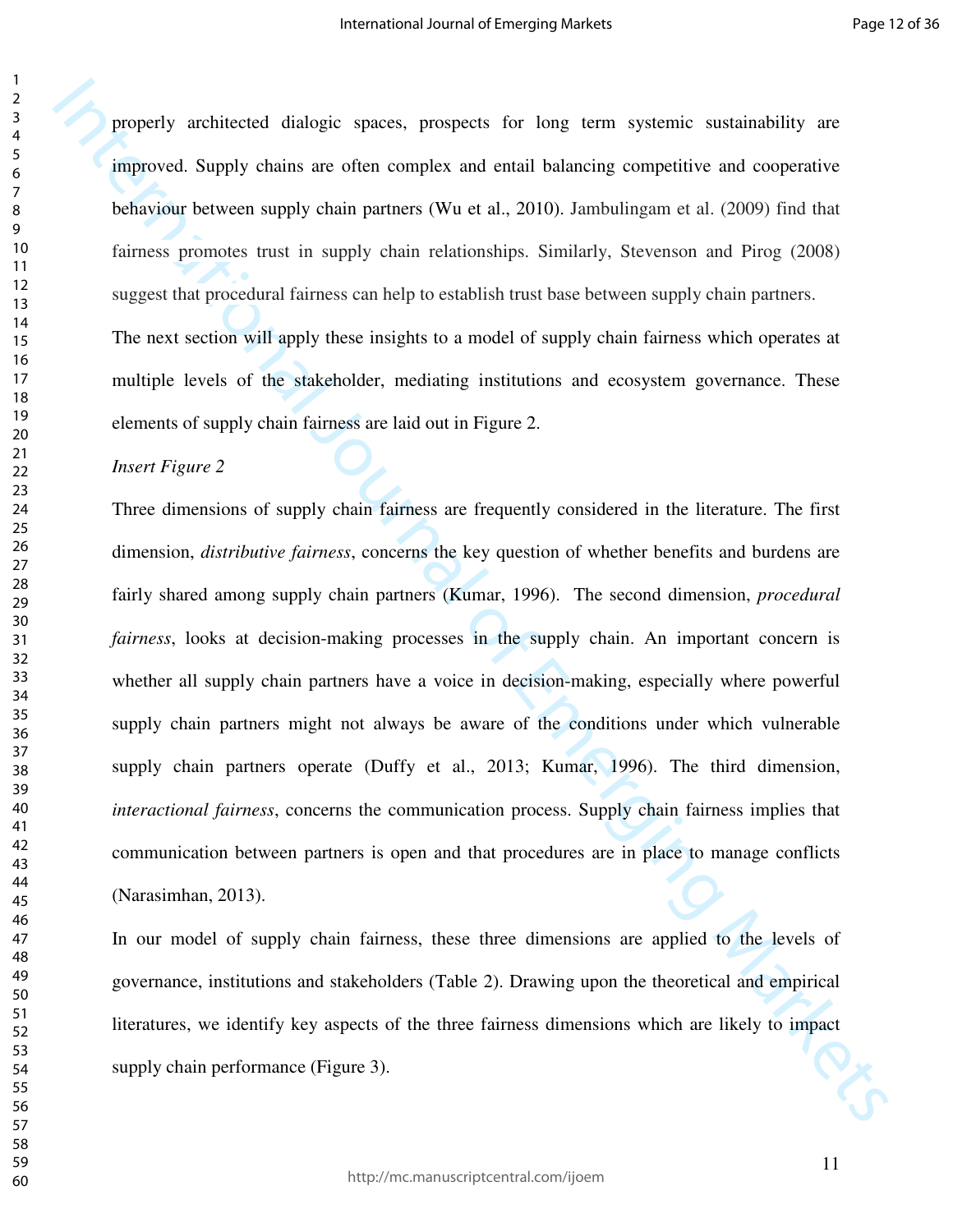#### *Insert Table 2*

#### *Insert Figure 3*

Our conceptual model brings the three dimensions of fairness together with features of supply chain as complex ecosystems: specifically, *mediating institutions* and *governance.*

#### *4.1 Mediating Institutions*

*Internalise 2*<br> *Internalise 2*<br> *Internalise 2*<br> *Internalise 2*<br> *Dar conceptual model brings the three dimensions of fairness rogether with features of supply<br>
chain as example concystems: specifically, mediatively in* Supply chain fairness goes beyond the contractual relationship between supplier and buyer to include the supplier's context and environment. This illuminates concerns such as living wages, child labour and working conditions which are pertinent to the emerging market context (Boyd et al., 2007; Tallontire and Vorley, 2005). Most previous studies have asked suppliers if they feel they are being treated fairly. But these questions only scratch the surface: what if a supplier does not treat its own employees fairly? Supply chain fairness is a complex, multifaceted issue, where assumptions are too easily made that the fairness perceptions of more powerful actors can be taken as proxies for invisible or marginal supply chain members. An extended notion of supply chain fairness will consider how suppliers, producers and communities make their contribution to creating the conditions for supply chain cooperation and effectiveness, including being able to advance their conceptions and perceptions of fairness. However, this more expansive understanding of supply chain fairness can only be addressed in collaboration with mediating institutions constituting the social fabric of the supply chain. In turn, these are also sites of competing interests, contested values and different conceptions of living.

Our supply chain fairness model assumes that collective fairness is assessed, negotiated and implemented at different levels within a network of actors. What constitutes "fairness" is often negotiated not only between organisations and stakeholders but also through the network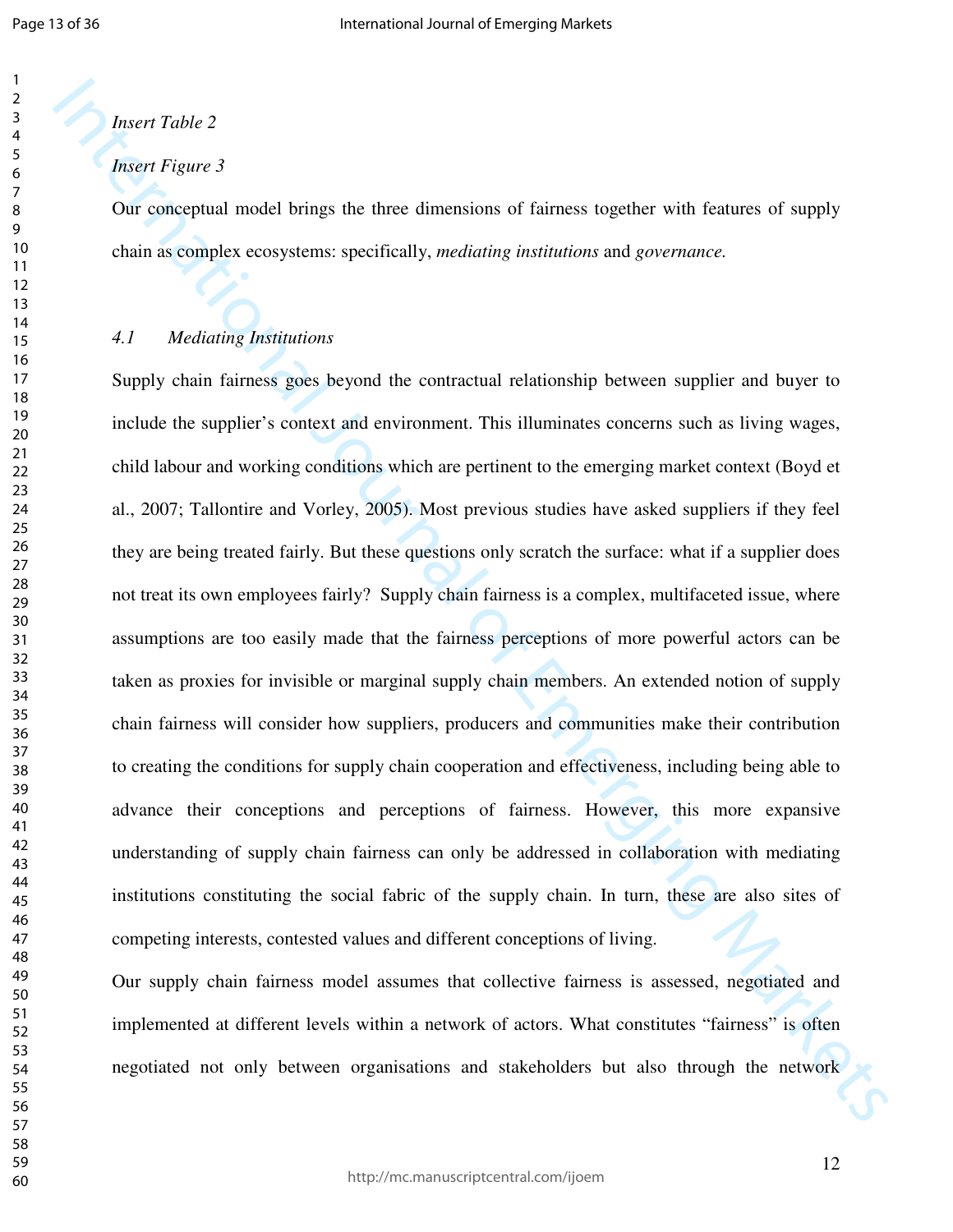dynamics of collective mobilisation. In many cases, institutions such as NGOs, trade unions or producer organisations mediate the relationships between organisations and stakeholders. NGOs take an important role as they frequently initiate and lead multi-stakeholder initiatives in the supply chain context (Utting, 2002; Connor, 2004). For example, the Ethical Trading Initiative (ETI), has led the dialogue between firms, producers, NGOs and trade unions regarding workers' rights in emerging markets (Hughes et al. 2007).

#### *4.2 Governance*

dynamics of collective mobilisation. In many cases, institutions such as NGOs, trade unions or producer inguistions molekule the relationships between organisations and stakeholders. NGOs trake an important role as they f The type and quality of governance impacts fairness considerations. On the most basic level, this means awareness of the regulatory, social and cultural norms shaping supply chain partnership relationships. For example, the minimum wage has become an increasingly popular policy instrument to reduce inequality in many emerging markets China, Hong Kong, and Cambodia (World Bank 2014). However, it is widely accepted that minimum wage regulations often do not allow workers and their families to experience a decent living. For this reason, a living wage, set at a level higher than the national minimum wage, has been proposed in many countries, even though there is no agreement on how a living wage should be calculated in practice (Miller and Williams, 2009). A living wage implies that all workers should earn a wage adequate for the purchase of goods and services necessary to sustain a life of human dignity (Figart, 2011). Importantly, a living wage incorporates the assumption that full-time work should be enough to support a family. However, living conditions and family arrangements vary across developed and emerging economies which complicates comparison of living wages across countries, but equally presents an opportunity for organisations to come to a deeper understanding of the lives of suppliers and producers in their supply chains.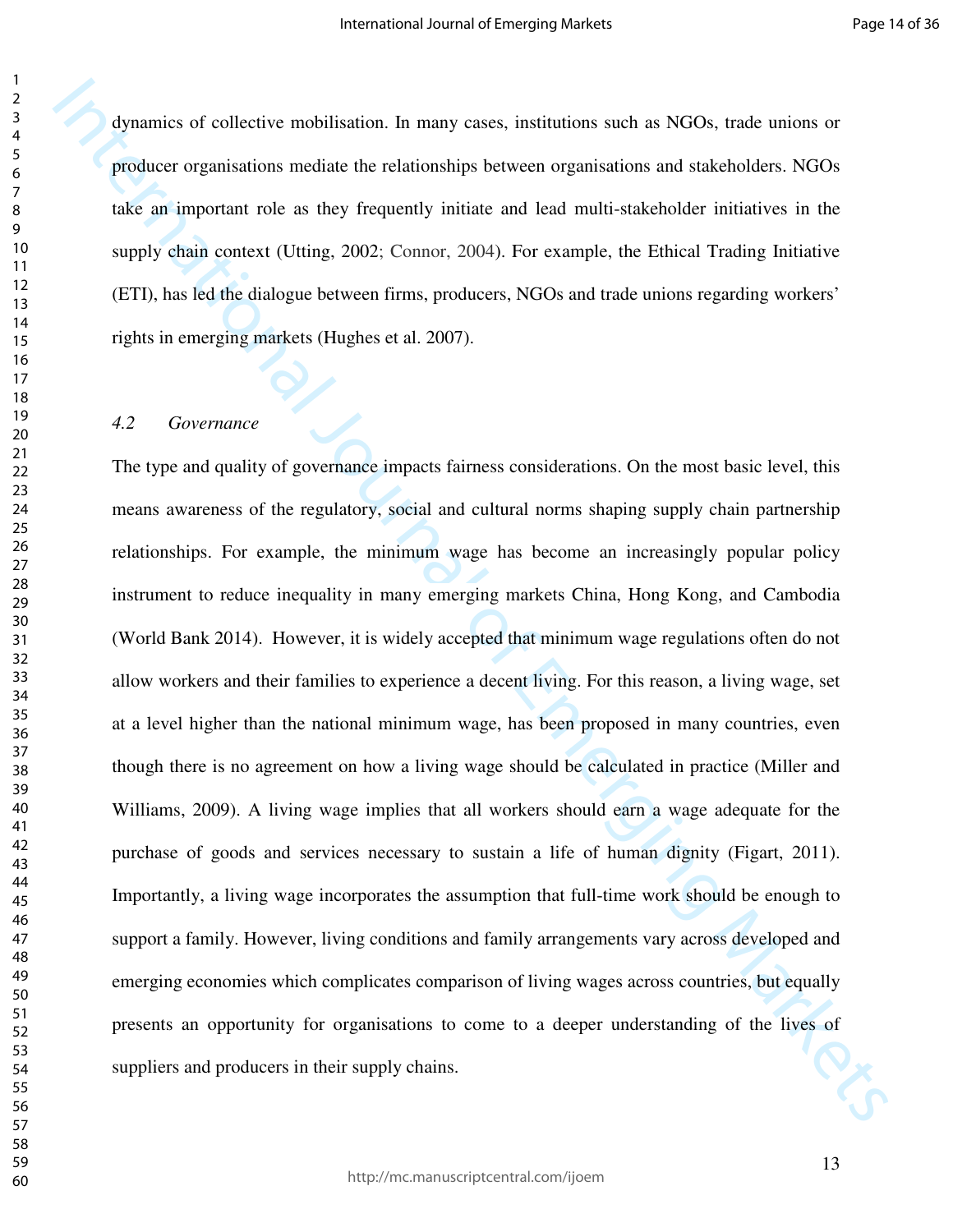Regalative ideals is one aspect of governance, which an impact on faincest considerations in divisors, equations to merginal of the production and the production is a specifically, governance has become increasingly netwo Regulative ideals is one aspect of governance, which can impact on fairness considerations in diverse, sometimes unpredictable, ways. Specifically, governance has become increasingly networked. Jones et al. (1997) examines 'network governance' which arises from increasing complexity in the polity, the need for government to negotiate with many social actors, a shift from markets and hierarchies to networks, a movement from formal authority to coordinating, steering and influencing, and finally from a state centric to a pluralistic perspective. Bao et al. (2012: p.446) argue that 'one of the chief functions of government is to collect the values of the community and create integrated responses to these values across increasingly fragmented government systems where values are in conflict'. This produces a values-centred approach to governance, where private enterprises may be increasingly called upon to join with others in the creation of public value (Moore, 2017) through systems of 'hybrid governance' (Ponte and Daughjerg, 2015), characterised by 'deep and mutual dependence and interconnection between public and private' (ibid: 104).

#### *4.3 Distributive ('Outcome') Fairness*

Not every kind of functioning cooperative system can be judged to be fair. When considering distributive justice in international trade, De Bres (2011) argues that the frequently assumed connection between fairness, cooperation and welfare outcomes ('welfare consequentialism') does not hold because fairness is not essential to stable cooperative systems. Many social arrangements endure, even when the distributive outcomes are clearly skewed towards one party. In other words, cooperation is possible over long periods of time, without the explicit enactment of fairness principles. However, we may want to select from more or less desirable systems of social cooperation in order to promote certain moral or efficiency objectives (Keat, 2009). For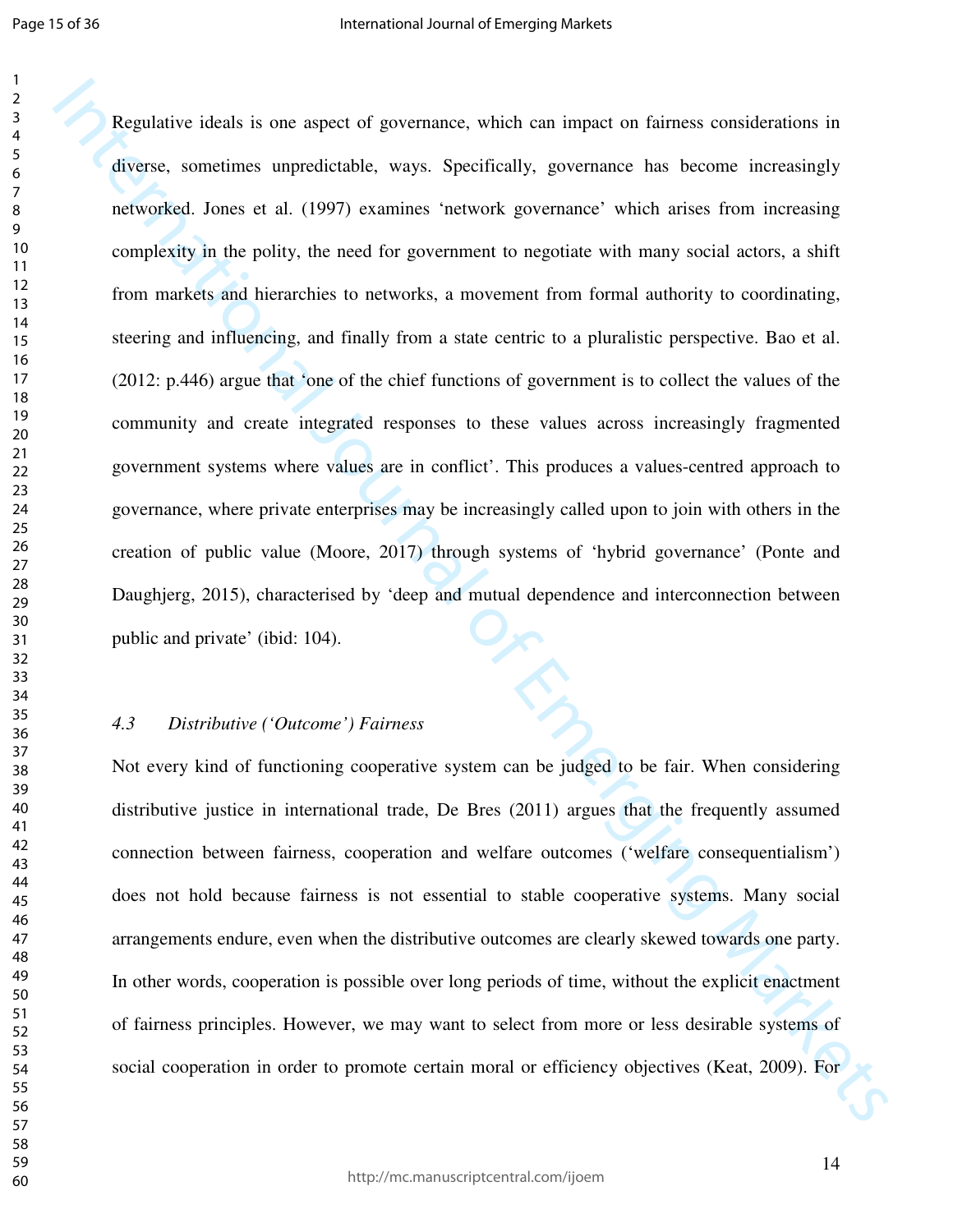example, a stable system of social cooperation could be a 'poverty trap' (Sindzingre, 2010) which maintains a low fairness equilibrium through institutionalisation of dependence, exploitation, silence and minimal benefits to the beneficiary. Conversely, a high fairness equilibrium implies setting up fairness practices which meet shared human interests in worldbuilding, a sense of belonging ('existential security'), and human flourishing.

Example, a stable system of social economion could be a 'powerty trap' (Sindzinge, 2010) which maintains a low fairmess equilibrium theoretic incredibilitation of dependence, exploration, silence and minimal benefits to t However, we are not likely to be afforded a simple choice between fair or unfair systems. Arneson (2013) argues that we should, in our concern to mitigate the harms of exploitation, guard against prioritising fairness so strictly that we forgo the good that might be done. Exploitation involves 'interacting with another person in a way that generates for oneself an unfairly large share of the gains from interaction' (Arneson, 2013: 405). For Arneson, the problem with strict fairness is that, because of concerns that the interaction will be exploitative, we may refuse to become involved with somebody, thereby depriving him or her of vital resources. Moreover, our concern over exploitation is not just with the degree of gain or loss in exchanges, but also with what is due to another human being. Exploitation is wrong because it is fundamentally disrespectful, and damages the possibility of interactions between equals, or persons of intrinsic human worth (Sample, 2003). Fair treatment mitigates fears of exploitation and fosters mutual respect. In applying justice theory to strategic alliances, Luo (2008) shows the necessity for fair treatment at both the individual (self-esteem, social identity, team spirit) and the organisational levels (commitment, trust and social harmony), if alliances are to produce cooperative outcomes=

There is agreement in the literature that supply chain fairness includes distributive fairness. Most articles take this to mean paying suppliers a fair price and providing fair payment terms. Examples of measurement include: rewards based on efforts expended (Narasimham et al.,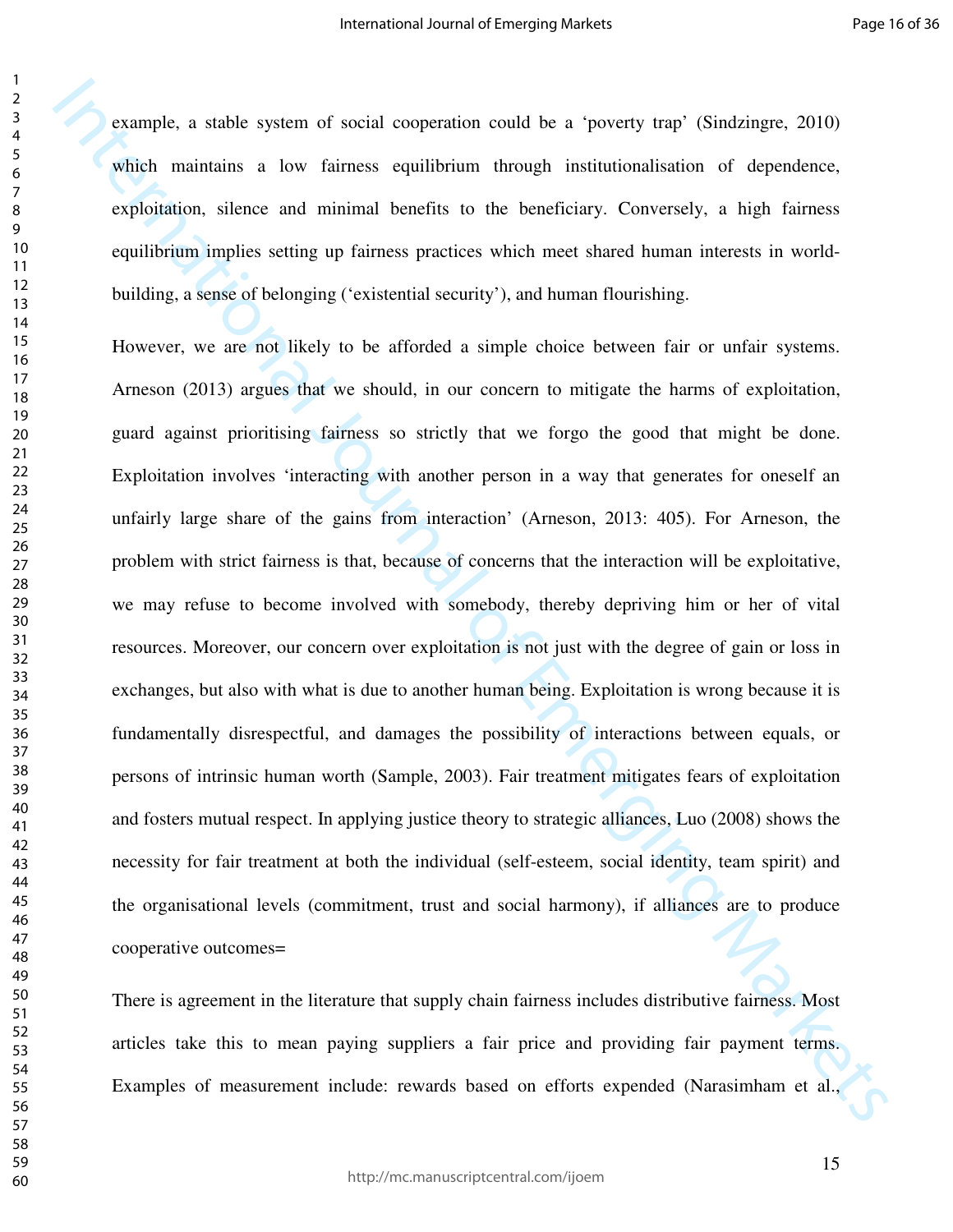2013); gain consistent with effort and investment, commensurate with role and responsibilities, comparable to others' gain, comparable to counterpart's gain and proportionate to our performance (Liu et al., 2012); contribution to relationship vs. outcome/ rewards of relationship (Griffith et al., 2006).

2013): gain consistent with effort and investment, commensurate with role and responsibilities, comparable to other  $\gamma$  gain, comparable to contempant's gain and proportionate to current<br>performance (Liu et al., 2012): c From a systems perspective, distributive fairness implies that suppliers have to be paid a fair price, allowing them to provide decent working conditions to their employees, and fostering the conditions for productivity gains and improved livelihoods, thereby benefiting organisations and local economies. For example, Pollin et al. (2004) calculated increasing apparel retail prices by 4-12% might allow for a 100% increase in wages of apparel workers in emerging markets, while maintaining acceptable profit levels for suppliers and buyers. While this research shows that a relatively small increase in retail prices might permit a significant increase in wages, it is often difficult to precisely establish the notion of a fair price. For the emerging market context, it has been suggested that a fair price in the supply chain 'covers all production costs for the goods, including environmental and social costs, provides a decent standard of living for the producers with something left over for investment' (Béji-Bécheur et al., 2008). However, Reinecke and Ansari (2015) illustrate the difficulty of multi-stakeholder deliberations to establish what a fair price means in sectors involving smallholder-farming. They suggest that actors deal with the ethical complexities of negotiating what a fair price means through sensemaking processes involving iterations of deliberation. However, such processes do not always result in outcomes which can be judged to be objectively fair. This is because: firstly, communicative practices may often be based upon deliberative modes which exclude moral intuition and affect from ethical judgements and secondly, power imbalances and cultural differences mean that '[w]eaker parties may be unable to articulate injustice and systemic neglect in rational deliberations' (ibid: 4).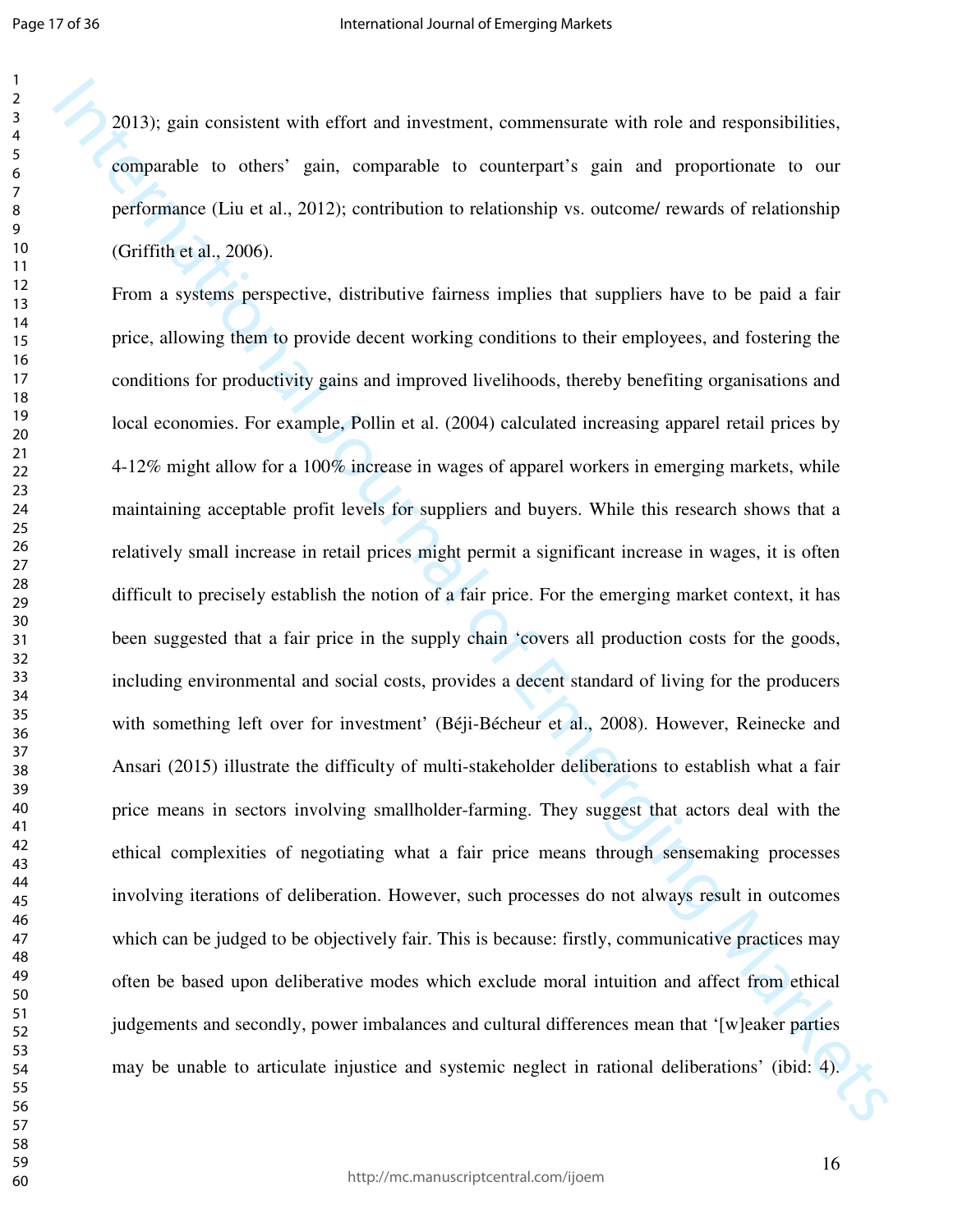Outcome fairness must therefore be tied to a contextually-attentive understanding of process fairness which is committed to the design of mini publics or dialogic spaces based upon principles of equality, communicative diversity and respect for difference.

#### *4.4 Procedural ('Process') Fairness*

Dutcome faintess must therefore be tied to a contextually-sitentive understanding of process<br>fainness which is committed to be design of unit publics or dialogic spaces has<br>ed upon<br>principles of ceaulity, communicative di In our interactions with one another, we are often concerned with more than distributions of wealth. Procedural fairness not only secures those instrumental benefits which are due to us (by virtue of our contribution or need), but provides the basis for our mutual recognition of each other as beings deserving of respect and dignity, and is a means through which we manifest our agency. Respect and dignity may be repaired if beneficiaries are acknowledged as human beings with needs and plans of their own, even if the initial exchanges between parties are strictly exploitative (Wood, 1995). Respect underpins our 'agency status' (Anand, 2001) by which 'people are able to establish, albeit imperfectly, their mutual relations as agents, not just as owners of possible payoffs' (ibid: 253). In this regard, our agency status is signalled by structured opportunities to participate in 'cheap talk' (Ostrom, 2010), and to experience selfdetermination by sharing with others the responsibility to create, maintain and endorse the rules which frame our collective action.

Rather than avoiding all instances of exploitation, our concern should be with repeated exchanges which maintain a beneficiary in a condition of long term dependence, thereby preventing their being able to advance their condition through improvements in respect, capability development and increased livelihoods. Repeated exchanges characterised by permanent dependence render beneficiaries vulnerable to systemic exploitation. Overcoming systemic exploitation involves acknowledging long-term mutual obligations, which are met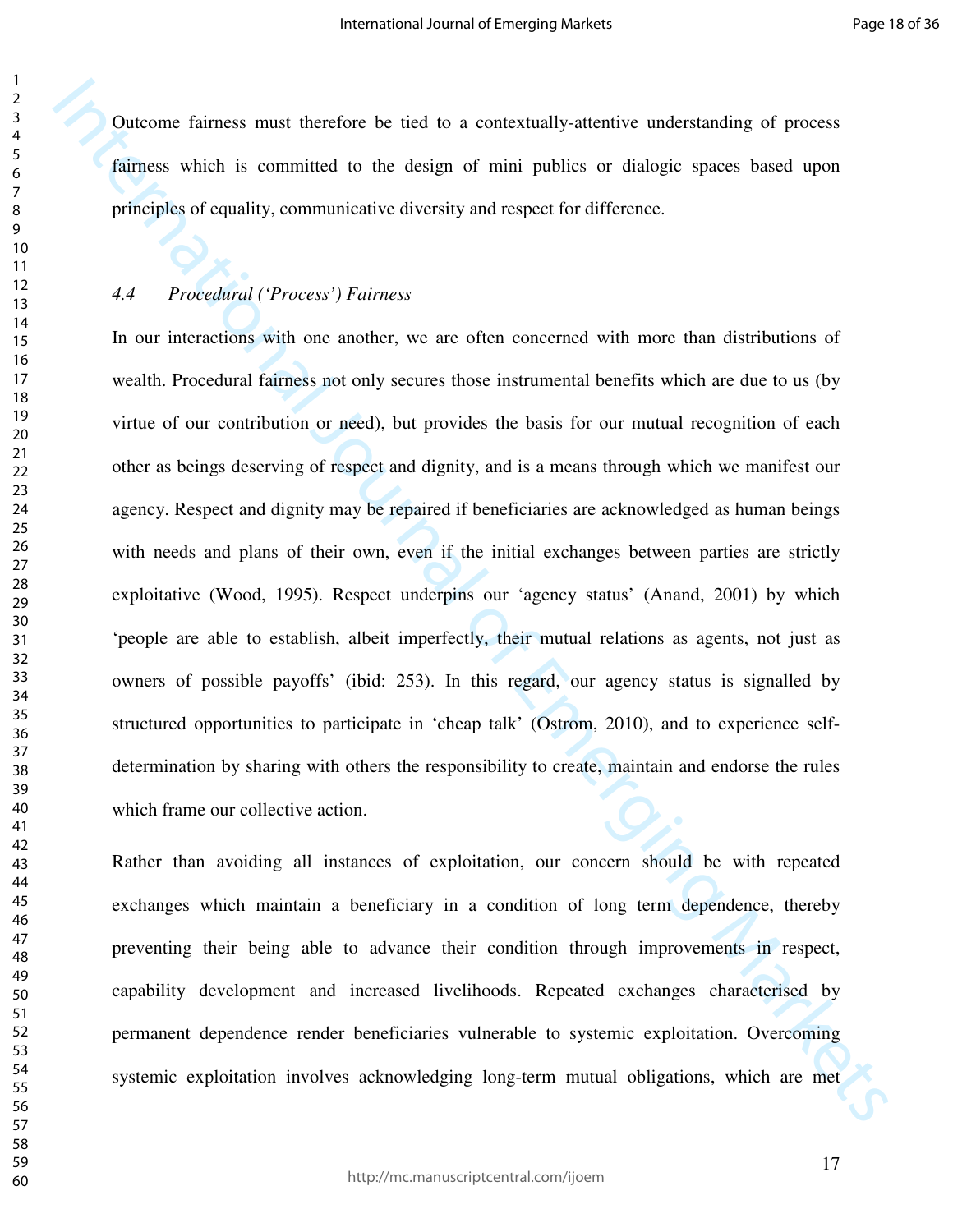through attentiveness to background conditions, including the ecosystem of mediating institutions and governance arrangements.

Procedural fairness has implications for the design of non-exploitative communicative spaces. Kumar (1996) highlights the following factors of supply chain fairness: bilateral communication, impartiality, refutability, explanation, familiarity and courtesy. Other research has mentioned transparency, honesty, reliability, influence and a say in decisions, consideration, respectfulness and consistent behaviour (Diller, 1999). Mechanisms to measure procedural fairness and evaluate deliberative quality include: fair policies, fair treatment, equitable treatment (Griffith et al., 2006); non-discrimination, consistent procedures, provision of feedback, familiarity (Liu et al. 2012); fair dealing with suppliers, explanation of decision-making, consistent decisionmaking (Narasimhan et al., 2013).

Through attentiveness to hackground conditions, including the consystem of mediating<br>
institutions and governance: arrangements.<br>
Procedural fairness has implications for the design of non-exploitantic communicative spaces A vexed issue in the pursuit of deliberative quality is the power imbalances which arise from severe economic inequalities. MNCs address concerns related to decent work and living wages by requiring suppliers to comply with codes or standards. However, these codes or standards are often issued without sufficient consultation or explanation. Boyd et al. (2007) suggest that a supply chain approach based on monitoring and compliance can damage buyer-suppliers relations and will not always be useful in addressing pertinent issues. For example, Pedersen and Andersen (2006) describe that IKEA's implementation of a supply chain code of conduct, involving several emerging markets, has been made possible only through a system of direct sanctions enforced through IKEA's dominant supply chain position.

From a systems perspective, stakeholder capacity development is an important feature of procedural supply chain fairness. This includes how supply chain interactions impact the social and relational capital in whole communities, not just within supplier organisations. Ansari et al.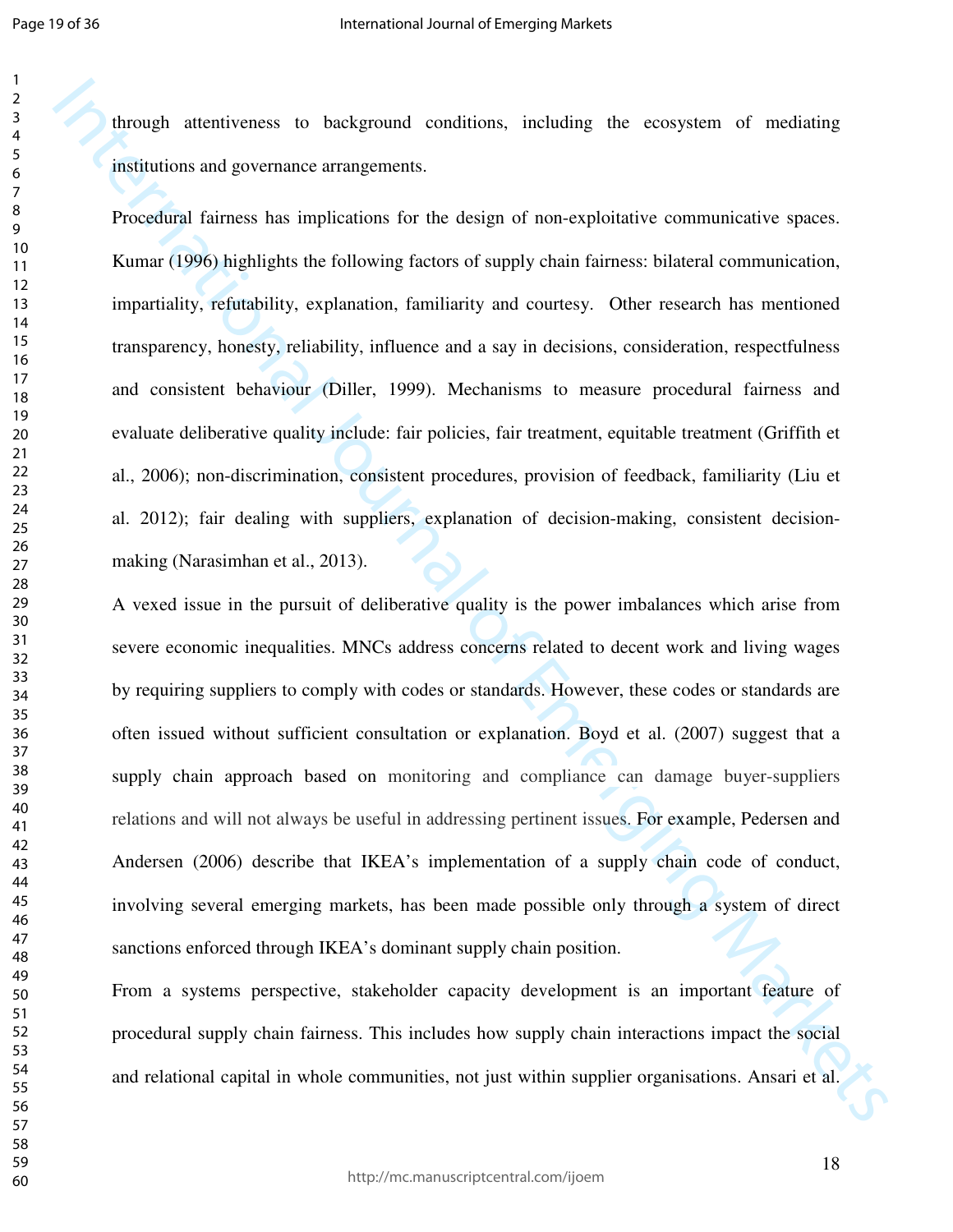12012) draw on Sen's (1983, 1985) perspective of poverty alleviation which appass that diveloping the expatitions of the poor may lead to improved economic and social participation.<br>Thus supply chain failness has to go be (2012) draw on Sen's (1983, 1985) perspective of poverty alleviation which argues that developing the capabilities of the poor may lead to improved economic and social participation. Thus supply chain fairness has to go beyond income increase by focussing on the opportunities that individuals have for human flourishing though acting and being. Building capability development into supply chain systems exceeds standard approaches such as the traditional fair trade model because it includes important groups such as small distributors, traditionally not involved in fair trade schemes, and fosters a critical inquiry into supply chain practices such as: are supply chain partnerships disruptive to communities, do supply chain partnerships offer suppliers and their workers the opportunity to develop capabilities, are those capabilities valuable beyond the immediate supply chain partnership?

#### *4.5 Interactional ('Relational') Fairness*

The supply chain fairness literature highlights the importance of consistent communication and conflict resolution. Relevant dimensions include: respect, friendliness, socializing between business representatives, fair treatment, exchange of timely information, information sharing transparent communication, provision of information (Liu et al., 2012); agreement on priorities, quick conflict resolution, exchange of timely information, provision of information (Luo, 2008; Narasimham et al., 2013);

A systems approach to fairness adopts a wider approach to the social construction of justice than mere transactional exchange. Supply chain justice does not emerge straightforwardly from contractual negotiations between supplier and buyer but is socially constructed through deliberative exchanges, where fairness perceptions are likely to be stronger when such deliberations permit expressive variety, including the articulation of diverse values and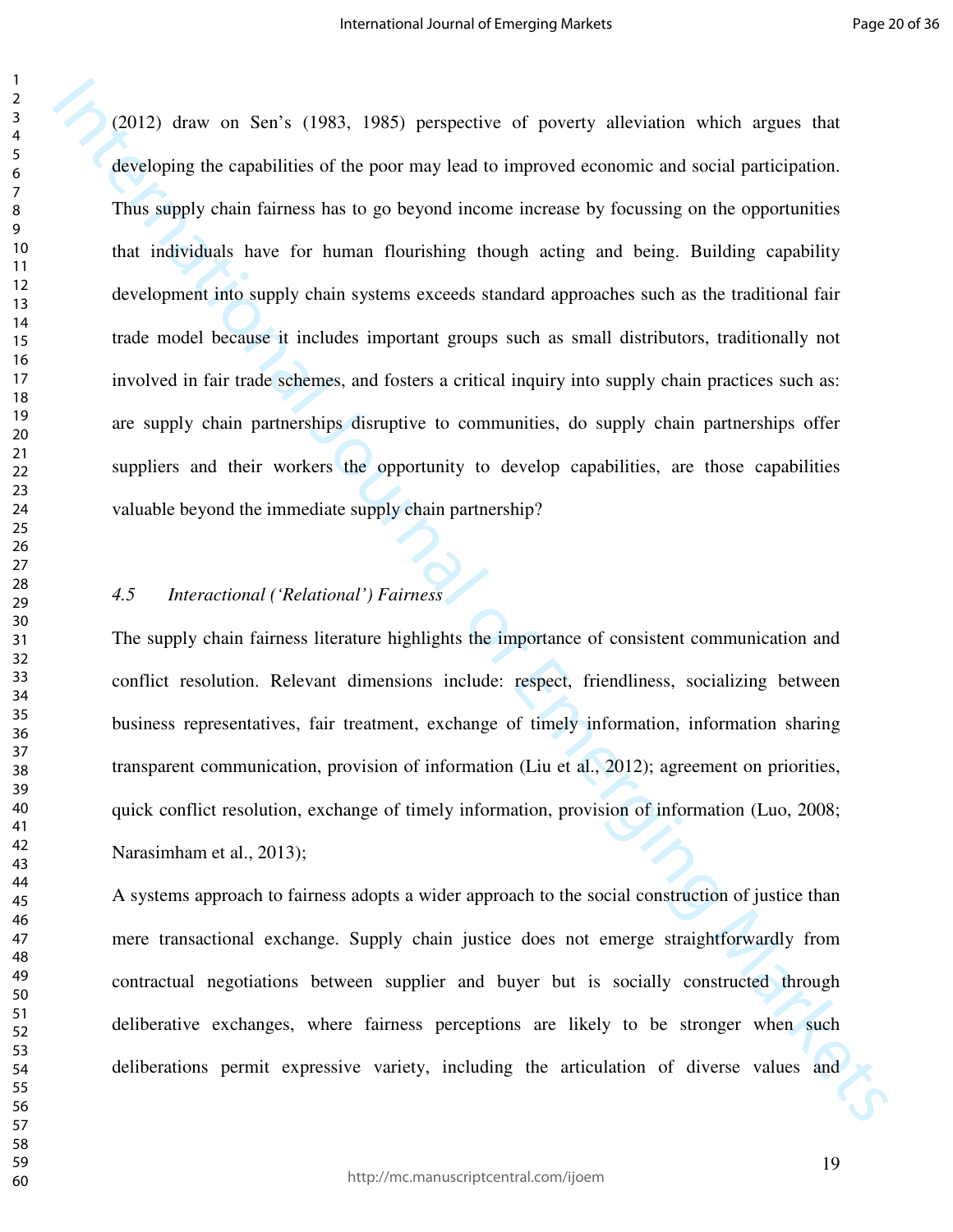perspectives, and are supported by mutual obligations. For example, given the absence of an accepted definition of a living wage, the determination of a living wage would involve not only multinational companies and their local suppliers, but also NGOs, cooperatives, trade unions, local governments, MNCS and suppliers. A prominent example for the emerging market context is the Ethical Trading Initiative (ETI) (Hughes et al. 2007). Such stakeholder forums often do not exist and investments by corporations to build 'relational value' may be required. For example, Nestle initiated the AAA multi-stakeholder coffee programme to address sustainability issues in the coffee supply chain (Alvarez et al. 2010).

#### **5.0 Discussion and Conclusions**

perspectives, and are supported by mutual obligations. For example, given the absence of an accepted definition of a living wage, the identmination of a living wage would involve out only multipational companies and their The question arises - how can supply chain networks in emerging markets move towards the described model of systemic fairness? In emerging markets, the presence of institutional voids indicates a failure to signal the importance of fairness-related social and environmental issues (Baughn et al. 2007). However, these institutional voids (Puffer et al. 2016) open up an opportunity-space for innovation where global supply chains are understood as semi-autonomous social formations consisting of a basic structure of institutions, public policies and social practices for the purpose of distributing goods and services and allocating fairly the benefits and burdens of cooperation to supply chain participants. In so doing, supply chain fairness needs to be considered from a complex adaptive systems perspective characterised by pluralism, power and difference, where change involves collaborative knowledge building and the development of shared expertise between supply chain members, including institutions, businesses and stakeholders (Edwards, 2012). Edwards (2011) argues that cooperative learning depends upon 'relational agency' or the 'capacity for working with others to strengthen purposeful responses to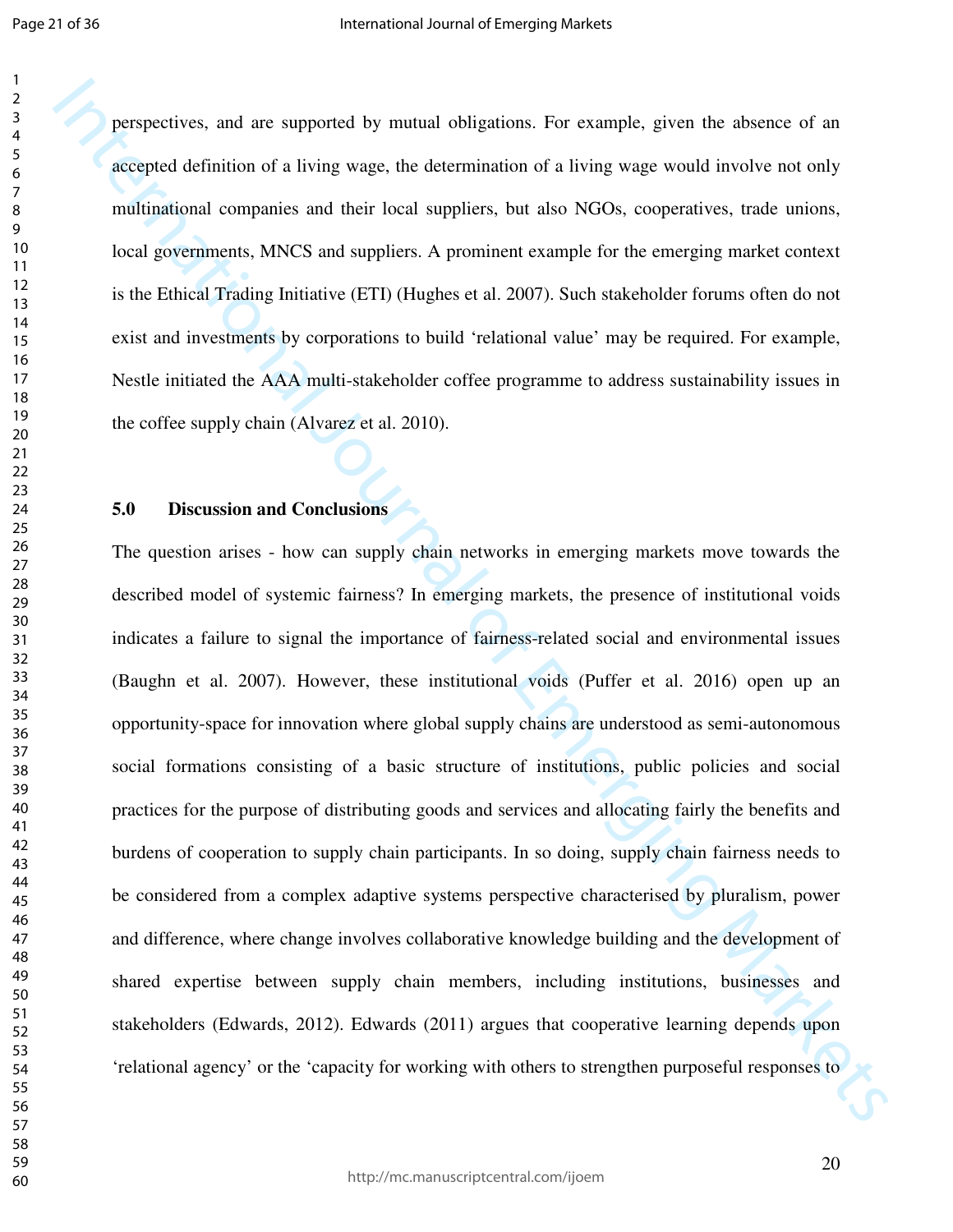complex problems' (ibid: 34). Learning may be understood to be adaptive, generative or transformative (Sessa et al., 2011). Adaptive learning tends to be incremental and often occurs unconsciously. Generative learning tends to be more proactive but builds on prior experiences. Transformative learning tends to be most radical and requires reorientation. We assume that moving towards an innovation-promoting 'fairness equilibrium' in supply chain systems will require transformative learning. We illustrate the dynamic movement from incremental adaptation to systemic transformation in Figure 3.

#### *Insert Figure 3*

complex problems' (ibid: 34). Learning may be understood to be adaptive, generative or praisdimentive (Sessa et al., 2011). Adaptive learning touls to be incremental and often occurs<br>unconsidently. Generative learning ten Deliberative governance structures can provide voice to suppliers and intermediaries, However, simply setting up structures is not sufficient to ensure substantive discussion about fairness – this will require that all participants have the ability to influence the rules, norms and practices which are judged collectively to manifest fairness principles, and extending to meaningful stakeholder engagement in decision-making. Voice has individual and collective components, requiring elements of indirect representation and direct participation (Van Buren and Greenwood, 2008). This makes correctly architected 'dialogic spaces' a necessary design feature for structuring supply chain fairness, and an essential element of moving a system from adaptive to transformative fairness. Overcoming systemic exploitation and establishing a high fairness equilibrium entails commitment to mutual obligations combined with practices attentive to plural fairness principles, mechanisms for weighing and prioritising fairness principles, interactions based on mutual respect, correctly structured communicative spaces, procedures including access to information and shared decision making, and a supportive institutional fabric.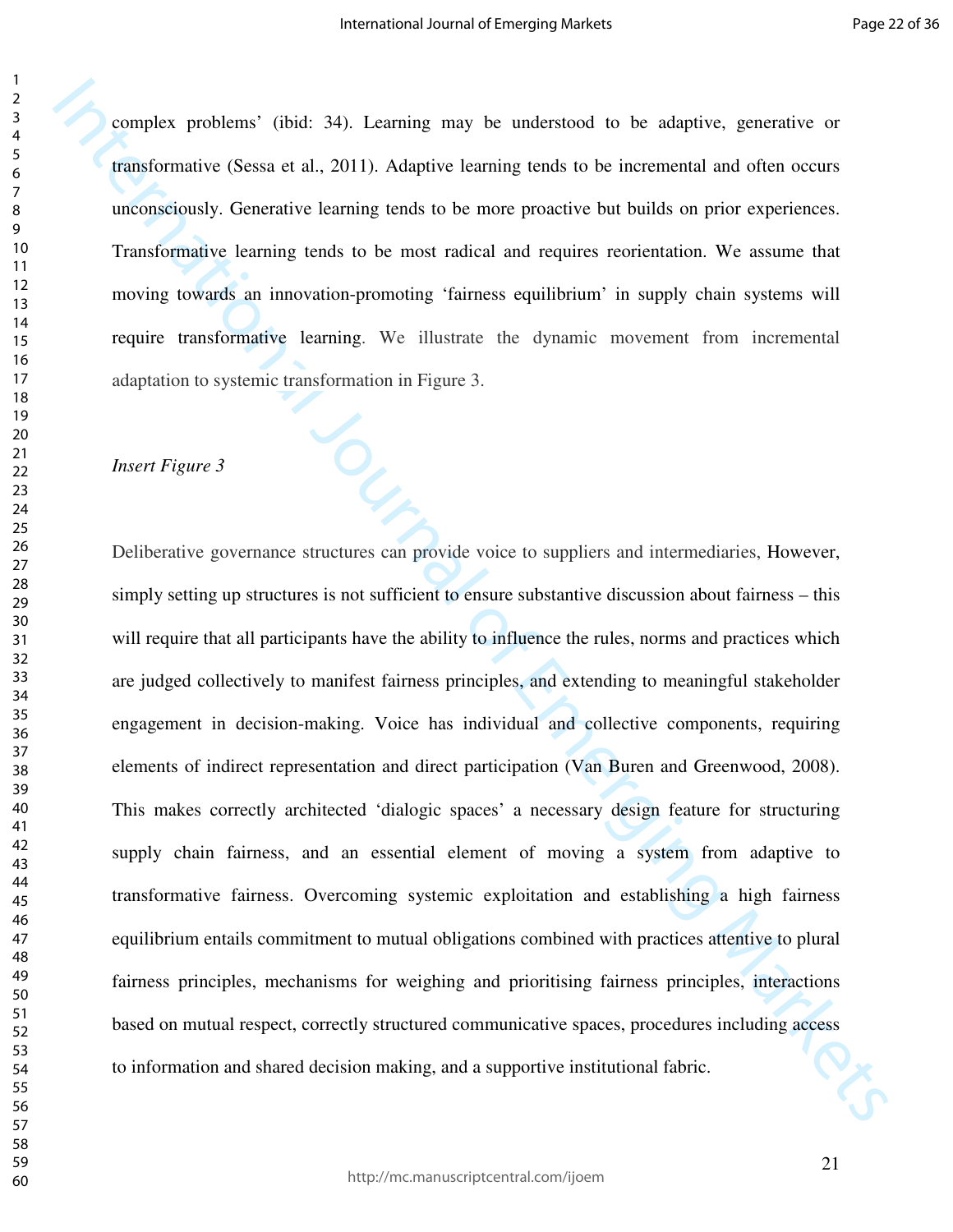Page 23 of 36

Transformative supply chain faintess is promoted where a 'shaned need' for faintess can be identified and arrivalent. In CADs, Marion and Uhl Bien (2001) argue that shared need<br>provides the urgent uniting motive, compelli Transformative supply chain fairness is promoted where a 'shared need' for fairness can be identified and articulated. In CADs, Marion and Uhl-Bien (2001) argue that shared need provides the urgent uniting motive, compelling diverse actors to recognise their unavoidable inter-dependences, and to work together for the common good. Acknowledging shared need motivates joint development of the normative, social and operating tools required for securing a transformative fairness equilibrium, characterised by multi-stakeholder initiatives and deliberative governance. Mena and Palazzo (2012: 528) define multi-stakeholder initiatives as 'private governance mechanisms involving corporations, civil society organizations, and sometimes other actors, such as governments, academia or unions, to cope with social and environmental challenges across industries and on a global scale'. Such initiatives are mechanisms for self-regulation, providing alternatives to business regulations or codes of conduct (Utting, 2002), and have commonly been used to address social issues in supply chain management. However, whilst multi-stakeholder initiatives can be key vehicles for stakeholder dialogue, their input and output legitimacy should not be taken for granted. Mena and Palazzo (2012) argue that multi-stakeholder initiatives need to meet minimum standards, including, stakeholder inclusion, procedural fairness, transparency, efficacy and enforcement. Such legitimacy standards can support multi-stakeholder initiatives as vehicles for sustainable development in emerging markets (Backstrand 2006).

For multi-level systems in which multi-stakeholder initiatives play a part, the literature on collaborative governance can provide important insights. Governance is understood as the 'means to steer the process that influences decisions and actions within the private, public, and civic sectors.' (O'Leary et al., 2006: 7) or 'a set of coordinating and monitoring activities' that enables the survival of the collaborative partnership or institution (Bryson et al., 2006). Emerson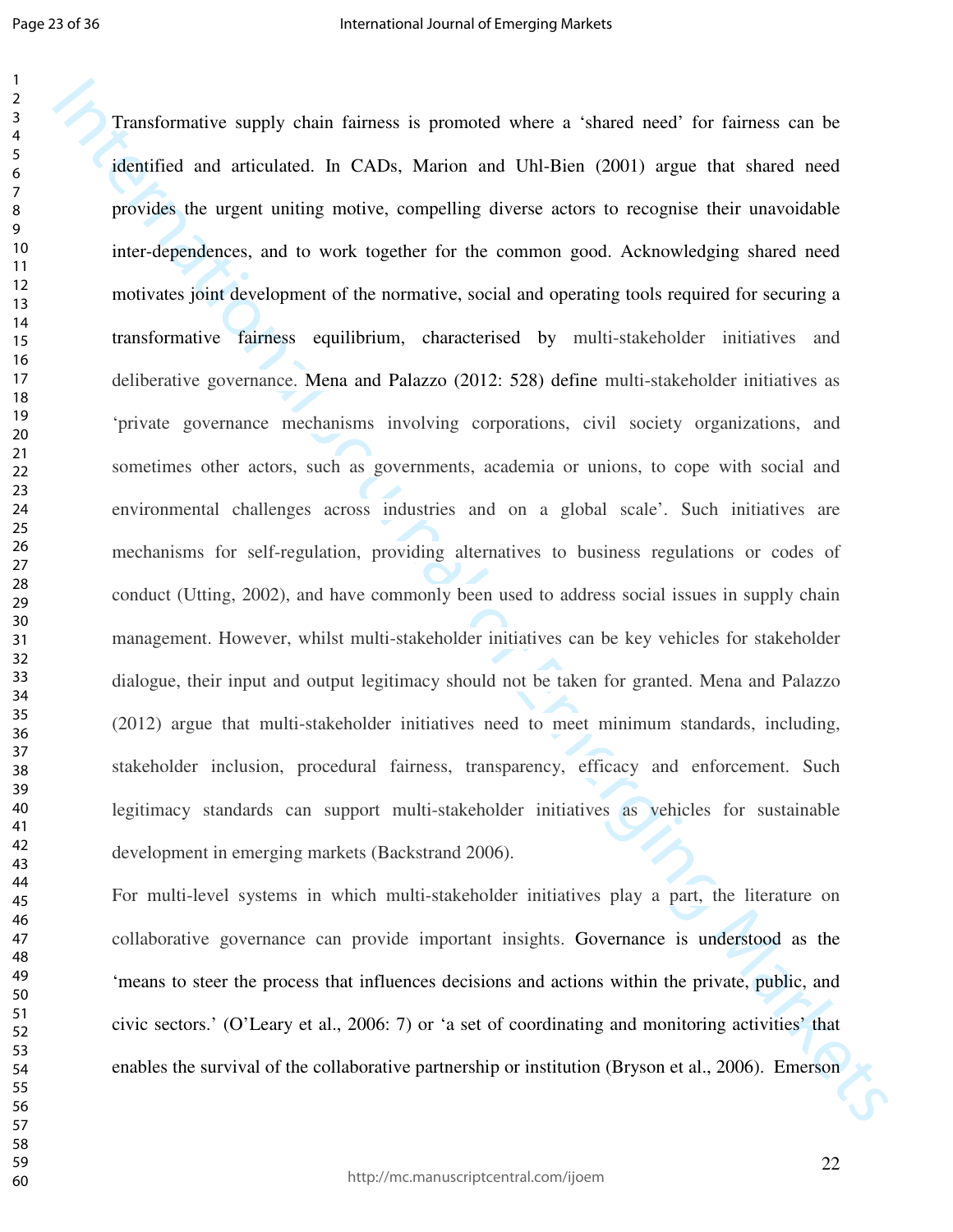et al. (2011) argue for an integrated 'collaborative governance regime' which will encompass a variety of governance relationships such as: collaborative public management, multi-partner governance, joined-up or network governance, hybrid arrangements, and participatory governance including civic engagement. In circumstances requiring collective action, Ostrom (1990) considers 'governance as a dimension of jointly determined norms and rules designed to regulate individual and group behaviour' (Emerson et al., 2011: 2).

et al. (2011) argue for an integrated 'onlaborative governance expine' which will one<br>organize sprints of government relationships such as: catholarative pablic management, multi-partner<br>governance, joined-up or network Stakeholders included within the jurisdiction of a collaborative governance regime have an interest in how these governance mechanisms address their preferences for fairness, and provide opportunities for supply chain members to influence the framing rules governing their joint actions. With this in mind, Gollagher and Hartz-Karp (2013) describe a hybrid model of 'deliberative collaborative governance' (DCG) which combines deliberative democratic theory with collaborative governance theory. DCG may operate independently of government, and have a role to play in resolving wicked problems (Wemouth and Hartz-Karp, 2015). Ansell and Gash (2007) define a 'combined approach' to collaborative governance where public and private actors work together to provide public goods. In emerging markets, deliberative collaborative governance can provide alternative ordering systems to fill institutional voids (Boddewyn and Doh 2011).

In some governance systems, private organisations are not just consulted by state actors, but share in decision-making responsibility, and furthermore may adopt the pivotal role of system orchestrator. Such co-governance involves complex governance processes which Johnson and Gastil (2015) suggests will blend embedded and autonomous deliberative spaces, and require participants to confront tensions in fundamental values in order to address legitimacy, inclusivity, deliberative quality and power relations. An instructive case is the governance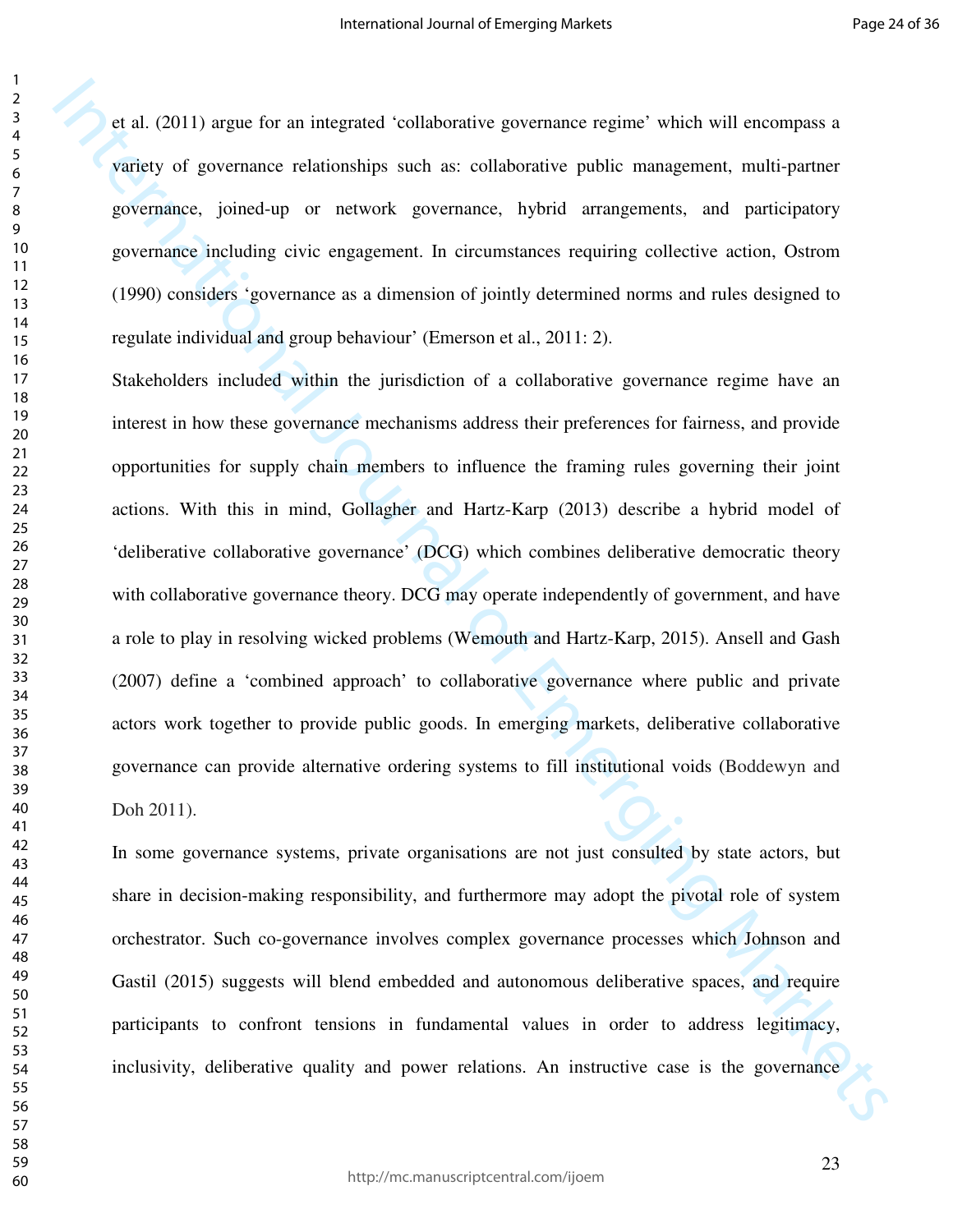innovation involving numerous Western retailers, including Primark, Walmart, J.C. Penney, Benneton and Matalan following the "Rana Plaza" factory collapse, killing over 1,100 workers. Corporate responses sought to remedy weak state enforcement of building and labour regulations. This resulted into two types of sector-based governance innovations – an Accord, consisting of a pluralist structure, grounded in a legally binding agreement and involving workers in high level decision-making and co-determination, and an Alliance, making use of a voluntary sector approach, with no formal worker voice in decision-making and involving unions in an advisory capacity only (Donaghey and Reinecke 2017).

Innovation involving numerous Western retailers, including Primark. Walmart, J.C. Penney, Reinneton and Matalan fulltowing the "Rana Plaza" factory cultiples, killing over 1,100 worker. Conjegate responses sought to remod Emerson et al. (2011) identify the following key drivers for collaborative governance: leadership, consequential incentives, interdependence and uncertainty. They identify the associated dynamics to be: firstly 'principled engagement' involving many diverse stakeholders, shared values, differing needs and identities; secondly, 'shared motivation' including trust, mutual understanding, legitimacy and commitment; and thirdly, 'capacity for joint action' which includes: procedural and institutional arrangements, leadership, knowledge and resources. Principled engagement involves four basic process elements of communicative practice: discovery, definition, deliberation and determination. Communicative practices must be characterised by fair and civil discourse, open and inclusive communication, representation of all interests, perspective and knowledge of all participants. Ansell and Gash (2007) argue that the variables influencing successful collaboration include: prior history of conflict and cooperation; incentives for stakeholder participation; power and resource imbalances; and leadership and institutional design. Positive fairness perceptions underpin the factors which are crucial within the collaborative process, including: face to face dialogue; trust building; and commitment and shared understanding.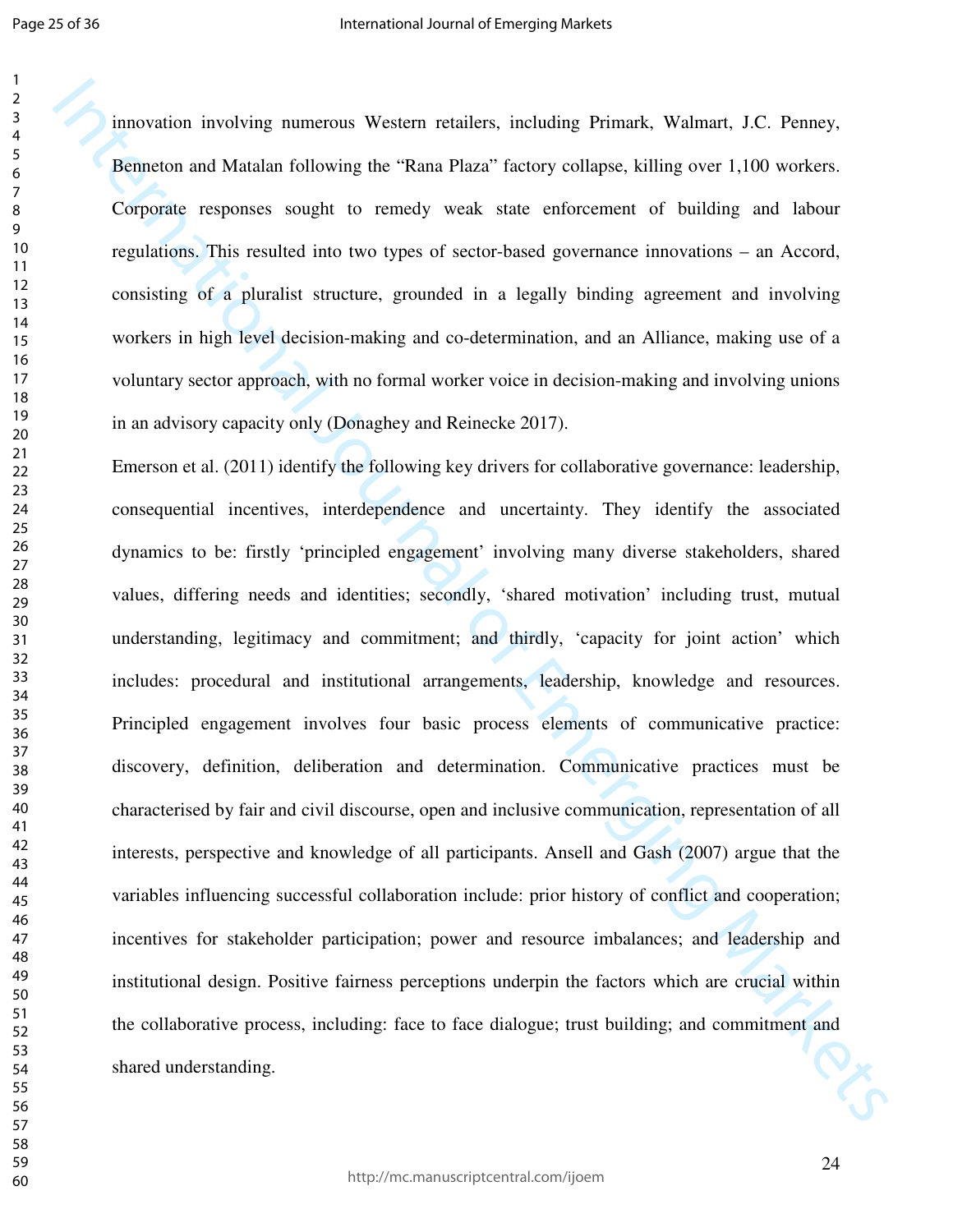Helbing (2013) identifies the importance of social explat for system adaptation and estilistics:<br>Social network interactions can create social explat such as more, solidarity, reliability,<br>happiness social values, norms an Helbing (2013) identifies the importance of social capital for system adaptation and resilience: 'social network interactions can create social capital such as trust, solidarity, reliability, happiness, social values, norms and culture' (ibid: p. 57). However, values, norms, culture and happiness are 'essentially contested' concepts, subject to interpretive variety and value pluralism, incorporation of which, depending upon the orchestrating abilities of systems leaders, may render a system more or less productive. Uhl-Bien et al. (2007: p. 311) identify the importance of 'recognizing the creative value of tension and using it to foster productive discussions and interaction'. To make use of tensions and differences, system leaders will need to be attentive to supply chains as pluralist cooperative orders which are attentive to the diverse interests, needs and values of many different stakeholders. Participation through voice is a key system feature which provides dynamic feedback and information, as well as establishing the ethical basis for relationships such as fairness, trust, respect and equality, thereby creating 'relational value' through the network.

This paper started from the assumption that fairness in organizational practices can foster various sources of competitive advantage and hence improve organizational performance. This is an important insight, and adds to the body of evidence supporting the position that responsible and ethical practices can produce better outcomes for all involved. By returning to the philosophical and behavioural roots of fairness, this paper provides a foundation for understanding fairness, which can be used to inform and evaluate organizational practices, particularly regarding supply chain management in emerging markets. We argued that a transformative approach to supply chain fairness can put in place new structures for interaction between firms, stakeholders, mediating institutions and government. This additional layer of supply chain fairness remains largely unexplored in the literature. Future research would benefit from studying empirically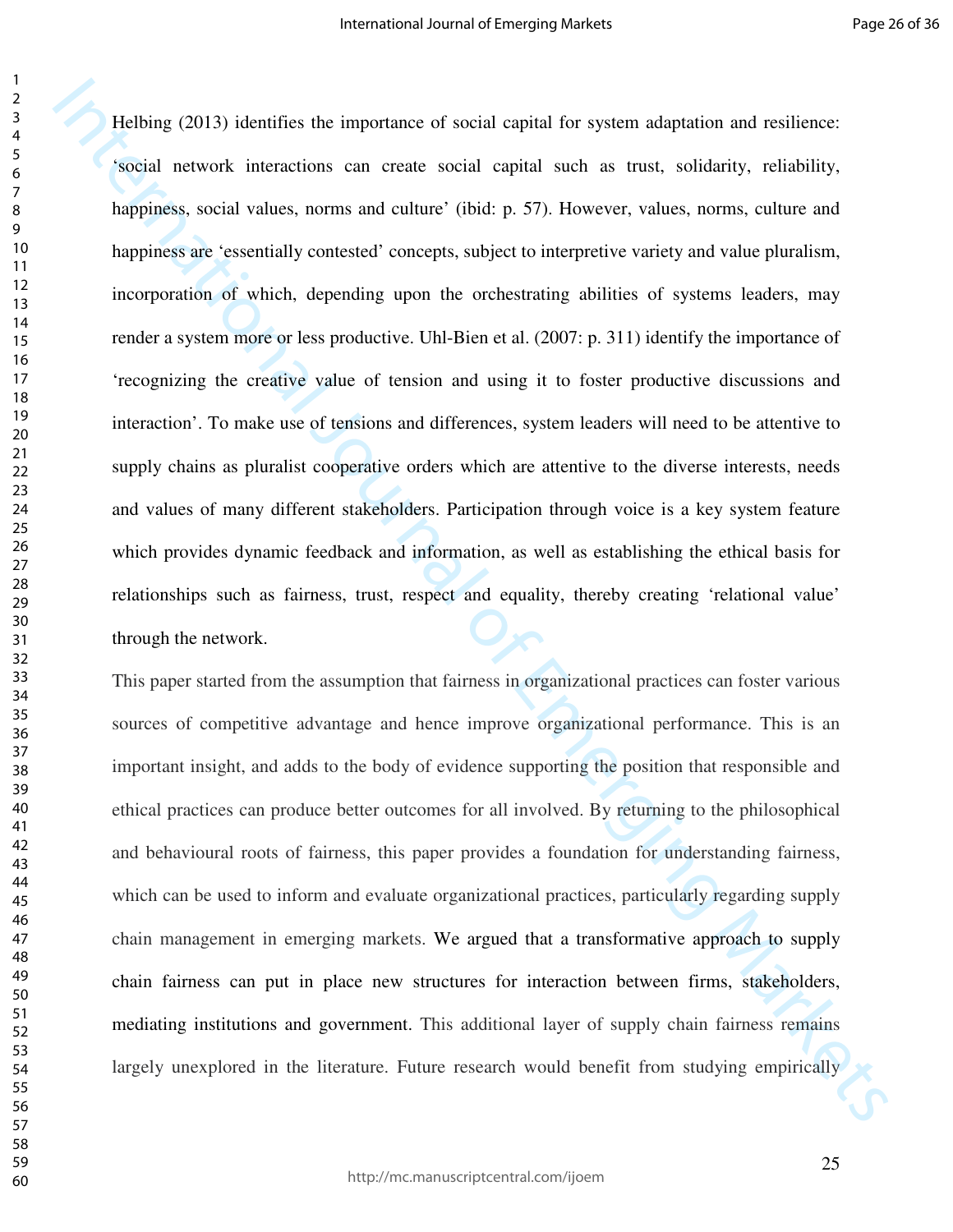how multi-stakeholder governance and deliberation in different cultural contexts can provide

voice to suppliers and intermediaries, including trade unions, cooperatives and NGOs, including

establishing the effect of fairness perceptions upon supply chain performance.

#### **References**

Alvarez, G., Pilbeam, C., and Wilding, R. (2010), "Nestlé Nespresso AAA sustainable quality program: an investigation into the governance dynamics in a multi-stakeholder supply chain network", *Supply Chain Management: An International Journal*, Vol. 15 No. 2, pp. 165-182.

Anand, P. (2001), "Procedural fairness in economic and social choice: Evidence from a survey of voters", *Journal of Economic Psychology*, Vol. 22, pp. 247–270.

Ansari, S., Munir, K. and Gregg, T. (2012), "Impact at the 'bottom of the pyramid': the role of social capital in capability development and community empowerment", *Journal of Management Studies*, Vol. 49 No. 4, pp. 813-842.

Ansell, C. and Gash, A. (2007), "Collaborative Governance in Theory and Practice", *Journal of Public Administration Research and Theory*, Vol. 18 No. 4, pp. 543–571.

Ansett, Sean (2017), "Mind the Gap: A journey to sustainable supply chains.", *Employee Responsibilities and Rights Journal*, Vol. 19 No. 4, pp. 295-303.

Arneson, R. (2013), "Exploitation and outcome", *Politics, Philosophy and Economics*, Vol. 12 No. 4, pp. 392–412.

Arunachalam, R., N. Sadeh, J. Eriksson, N. Finneand S. Janson. (2003), "A Supply Chain Management Game for the Trading Agent Competition", *Electronic Markets*, Vol. 13 No. 1, http://www.csu.ncsu.edu/faculty/wurman/publications.html.

Bäckstrand, K. (2006), "Multi-stakeholder partnerships for sustainable development: rethinking legitimacy, accountability and effectiveness", *Environmental Policy and Governance*, Vol. 16 No. 5, pp. 290-306.

Bao, G., Wang, X., Larsen, G. L. and Morgan, D. F. (2012), "Beyond New Public Governance: A Value-Based Global Framework for Performance Management, Governance, and Leadership", *Administration and Society*, Vol. 45 No. 4, pp. 443–467.

Baughn, C. C., Bodie, N. L. and McIntosh, J. C. (2007), "Corporate social and environmental responsibility in Asian countries and other geographical regions", *Corporate Social Responsibility and Environmental Management,* Vol. 14 No. 4, pp. 189-205.

Beirne, M. (2008), "Idealism and the Applied Relevance of Research on Employee Participation Work", *Employment and Society*, Vol. 22 No. 4, pp. 675-693.

Béji-Bécheur, A., Pedregal, V. D., and Özçğlar-Toulouse, N. (2008), "Fair Trade—Just How "Fair" Are the Exchanges?", *Journal of Macromarketing*, Vol. 28 No. 1, pp. 44–52.

Blanco, E. (2009). Winning in emerging markets: Five key supply chain capabilities. http://ctl.mit.edu/research

International of experiments and differentiation in different cultural contexts can provide<br>swing in organisation of the context state international of the context state internal of<br>experiments. The context of finite and Boddewyn, J. and Doh, J., (2011), "Global strategy and the collaboration of MNEs, NGOs, and governments for the provisioning of collective goods in emerging markets", *Global Strategy Journal*, Vol. 1 No. (3-4), pp.345-361.

54 55 56

57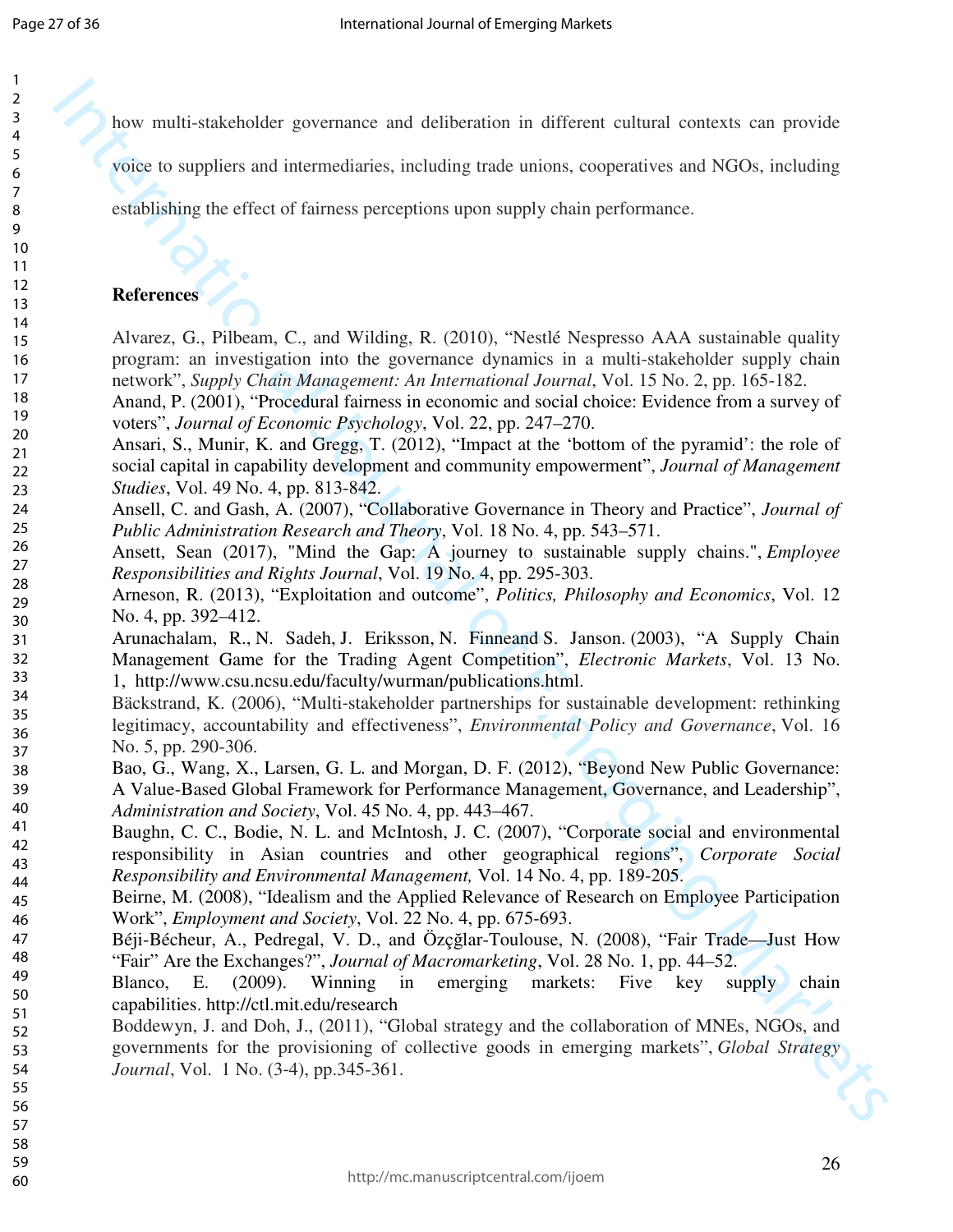Boyd, D. E., Spekman, R. E., Kamauff, J. W., and Werhane, P. (2007), "Corporate Social Responsibility in Global Supply Chains: A Procedural Justice Perspective", *Long Range* 

Brogger, B. (2010), "An Innovative Approach to Employee Participation in a Norwegian Retail

Brown, J. R., Cobb, A. T., and Lusch, R. F. (2006), "The roles played by interorganizational contracts and justice in marketing channel relationships", *Journal of Business Research*, Vol. 59

Bryson, J. M., Crosby, B. C., & Stone, M. M. (2006), "The design and implementation of Cross Sector collaborations: Propositions from the literature", Public administration review, Vol 66 No.

Child, J, & Rodrigues, S.B. (2011), "How Organizations Engage with External Complexity: A

Choi, T. Y., Dooley, K. J., and Rungtusanatham, M. (2001), "Supply networks and complex adaptive systems: control versus emergence", *Journal of Operations Management*, Vol. 19 No.

Cohen-Charash, Y. and Spector, P. E. (2001), "The role of justice in organizations: A metaanalysis", *Organizational Behavior and Human Decision Processes*, Vol. 86 No. 2, pp. 278-321. Colquitt, J. A., Conlon, D. E., Wesson, M. J., Porter, C. O., & Ng, K. Y. (2001), "Justice at the millennium: a meta-analytic review of 25 years of organizational justice research", *Journal of* 

Chain", *Economic and Industrial Democracy*, Vol. 31 No. 4, pp. 477-495.

Political Action Perspective", *Organization Studies*, Vol. *32* No. 6, pp. 803–824.

antisweatshop movement", *Development in Practice*, Vol. 14 No. 1-2, pp. 61-70.

turns of the kaleidoscope", *Leadership Quarterly*, Vol. 21, pp. 205–208.

Plaza Disaster", *British Journal of Industrial Relations*, (January).

*Information Management*, Vol. 33 No. 1, pp. 20–27.

*Planning*, Vol. 40 No. 3, pp. 341–356.

*Applied Psychology*, Vol. 86 No. 3, p. 425.

*Business Ethics*, Vol. 124, pp. 435–451.

*of Value Inquity*, Vol. 45, pp. 389–401.

*Perspectives*, Vol. 28 No. 3, pp. 255-274.

*Social Philosophy*, Vol. 42 No. 2, pp.192–218.

No. 2, pp. 166–175.

1, pp. 44-55.

3, pp. 351-366.

pp.99-129.

1  $\overline{2}$ 

58 59

60

http://mc.manuscriptcentral.com/ijoem

Reyel, D. E., Spekman, R. E., Kamanff, J. W. and Worhane, P. (2007), "Cropostac Scalal Reparenties", Long, Range Reyel, Emerging Markets, Long, Range Reyel, Emerging Markets, Long, Range Reyel, Long, Range Reyel, Comparis

Crosby, B. C. and Bryson, J. M. (2010), "Special issue on public integrative leadership: Multiple

Cuguero-Escofet, N. and Fortin, M. (2014), "One Justice or Two? A Model of Reconciliation of Normative Justice Theories and Empirical Research on Organizational Justice", *Journal of* 

Cupit, G. (2011), "Fairness as Order: A Grammatical and Etymological Prolegomenon", *Journal* 

De Bres, H. (2011), "The cooperation argument for fairness in international trade", *Journal of* 

Diller, J. (1999). "A social conscience in the global marketplace? Labour dimensions of codes of conduct, social labelling and investor initiatives", *International Labour Review*, Vol. 138 No. 2,

Doh, J. P. and Quigley, N. R. (2014), "Responsible leadership and stakeholder management: Influence pathways and organizational outcomes", *The Academy of Management* 

Donaghey, J. and Reinecke, J. (2017), "When Industrial Democracy Meets Corporate Social Responsibility - A Comparison of the Bangladesh Accord and Alliance as Responses to the Rana

Duffy, R., Fearne, A., Hornibrook, S., Hutchinson, K., and Reid, A., (2013), "Engaging suppliers in CRM: The role of justice in buyer–supplier relationships", *International Journal of* 

Connor, T. (2004), "Time to scale up cooperation? Trade unions, NGOs, and the international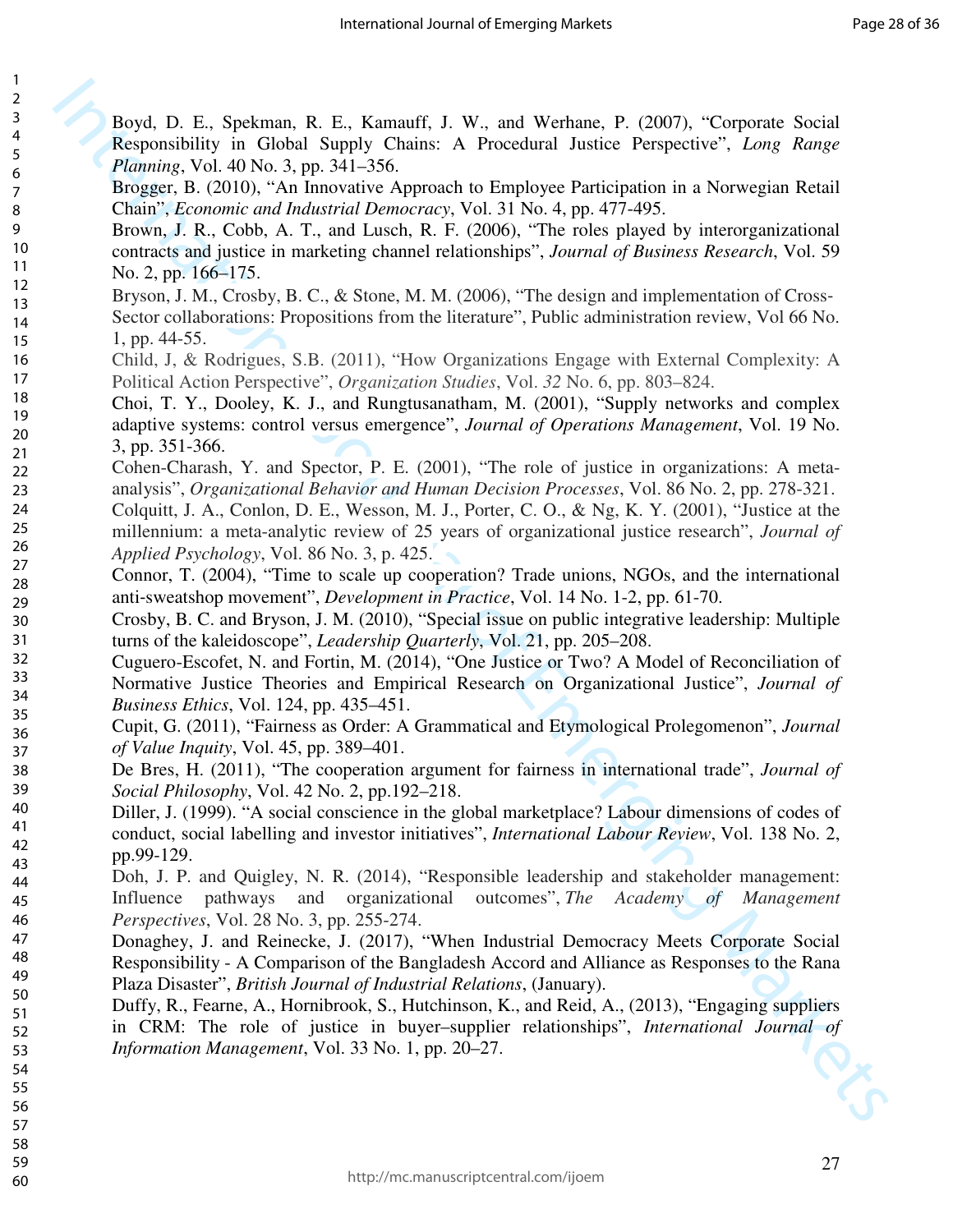| $\mathbf{1}$            |                                                                                                |
|-------------------------|------------------------------------------------------------------------------------------------|
| $\mathbf 2$             |                                                                                                |
| 3                       | Edwards, A. (2011), "Building common knowledge at the boundaries between professional          |
| $\overline{\mathbf{4}}$ | practices: Relational agency and relational expertise in systems of distributed expertise",    |
| 5                       | International Journal of Educational Research, Vol. 50 No. 1, pp. 33-39.                       |
| 6                       | Edwards, A. (2012), "The role of common knowledge in achieving collaboration across            |
| $\overline{7}$<br>8     | practices", Learning, Culture and Social Interaction, Vol. 1 No. 1, pp. 22–32.                 |
| 9                       | Emerson, K., Nabatchi, T. and Balogh, S. (2011), "An Integrative Framework for Collaborative   |
| 10                      | Governance", Journal of Public Administration Research and Theory, Vol. 22 No. 1, pp. 1–29.    |
| 11                      | Endres, S., & Weibler, J. (2016), "Towards a Three-Component Model of Relational Social        |
| 12                      | Constructionist Leadership: A Systematic Review and Critical Interpretive Synthesis",          |
| 13                      | International Journal of Management Reviews, Vol. 19, No. 2, pp.<br>$1 - 23$ .                 |
| 14                      |                                                                                                |
| 15                      | https://doi.org/10.1111/ijmr.12095                                                             |
| 16<br>17                | Etzioni, A. (1988), "Normative-affective factors: Toward a new decision-making model",         |
| 18                      | Journal of economic psychology, Vol. 9 No. 2, pp.125-150.                                      |
| 19                      | Figart, Deborah M. (2001), "Ethical foundations of the contemporary living wage movement",     |
| 20                      | International Journal of Social Economics, Vol. 28, pp. 800-814.                               |
| 21                      | Francis, H. M., Ramdhony, A., Reddington, M. and Staines, H. (2013), "Opening spaces for       |
| 22                      | conversational practice: a conduit for effective engagement strategies and productive working  |
| 23                      | arrangements", International Journal of Human Resource Management, Vol. 24 No. 14, pp.         |
| 24                      | 2713-2740.                                                                                     |
| 25<br>26                | Gollagher, M. and Hartz-Karp, J. (2013), "The Role of Deliberative Collaborative Governance in |
| 27                      | Achieving Sustainable Cities", Sustainability, Vol. 5, pp. 2343–2366.                          |
| 28                      | Griffith, D. A., Harvey, M. G. and Lusch, R. F. (2006), "Social exchange in supply chain       |
| 29                      | relationships: The resulting benefits of procedural and distributive justice", Journal of      |
| 30                      | Operations Management, Vol. 24 No. 2, pp. 85–98.                                               |
| 31                      | Grönroos, C. and Helle, P. (2012), "Return on relationships: conceptual understanding and      |
| 32                      | measurement of mutual gains from relational business engagements", Journal of Business and     |
| 33                      | Industrial Marketing, Vol. 27 No. 5, pp. 344-359.                                              |
| 34<br>35                | Gu, F.F. and Wang, D.T. (2011), "The role of program fairness in asymmetrical channel          |
| 36                      | relationships", Industrial Marketing Management, Vol. 40 No. 8, pp.1368-1376.                  |
| 37                      | Harriss-White, B. (2003) India Working, Ithaca, N.Y.: Cornell University Press.                |
| 38                      | Heath, J., Moriarty, J. N. and Norman, W. (2009), "Business Ethics and (or as) Political       |
| 39                      | Philosophy", Business Ethics Quarterly, Vol. 20 No. 3, pp. 427-457.                            |
| 40                      | Helbing, D. (2013), "Globally networked risks and how to respond", Nature, Vol. 497, pp. 51–9. |
| 41                      | Hughes, A. (2001), "Multi-stakeholder approaches to ethical trade: towards a reorganisation of |
| 42                      | UK retailers' global supply chains?", Journal of Economic Geography, Vol. 1 No. 4, pp. 421–    |
| 43<br>44                | 437. https://doi.org/10.1093/jeg/1.4.421                                                       |
| 45                      | Hughes, A., Buttle, M., & Wrigley, N. (2007), "Organisational geographies of corporate         |
| 46                      | responsibility: A UK-US comparison of retailers' ethical trading initiatives", Journal of      |
| 47                      | Economic Geography, Vol. 7 No. 4, pp. 491-513. https://doi.org/10.1093/jeg/lbm011              |
| 48                      | Jambulingam, T., Kathuria, R., & Nevin, J. R. (2009), "How fairness garners loyalty in the     |
| 49                      | pharmaceutical supply chain: role of trust in the wholesaler-pharmacy relationship",           |
| 50                      | International journal of pharmaceutical and healthcare marketing, Vol. 3 No. 4, pp. 305-322.   |
| 51                      | James, A. (2012). Fairness in Practice: A Social Contract for a Global Economy. Oxford:        |
| 52<br>53                | Oxford University Press.                                                                       |
| 54                      | Johnson, C. and Gastil, J. (2015), "Variations of Institutional Design for Empowered           |
| 55                      | Deliberation", Journal of Public Deliberation, Vol. 11 No. 1.                                  |
| 56                      |                                                                                                |
| 57                      |                                                                                                |
| 58                      |                                                                                                |
| 59                      | 28                                                                                             |

Faburets, A. (2011), "Building common knowledge at the boundaries between professional practices Relational agency and relation (1901), and the material is given as of distributed expertise. In advanta, A. (2012), "He mic practices: Relational agency and relational expertise in systems of distributed expertise", *International Journal of Educational Research*, Vol. 50 No. 1, pp. 33–39. rds, A. (2012), "The role of common knowledge in achieving collaboration across practices", Learning, *Culture and Social Interaction*, Vol. 1 No. 1, pp. 22–32. Exen, K., Nabatchi, T. and Balogh, S. (2011), "An Integrative Framework for Collaborative nance", *Journal of Public Administration Research and Theory*, Vol. 22 No. 1, pp. 1–29. s, S., & Weibler, J. (2016), "Towards a Three-Component Model of Relational Social ructionist Leadership: A Systematic Review and Critical Interpretive Synthesis", *International Journal of Management Reviews*, Vol. 19, No. 2, pp. 1–23. /doi.org/10.1111/ijmr.12095 ii, A. (1988), "Normative-affective factors: Toward a new decision-making model", al of economic psychology, Vol. 9 No. 2, pp.125-150. Deborah M. (2001), "Ethical foundations of the contemporary living wage movement", *International Journal of Social Economics*, Vol. 28, pp. 800-814. is, H. M., Ramdhony, A., Reddington, M. and Staines, H. (2013), "Opening spaces for resational practice: a conduit for effective engagement strategies and productive working ements", *International Journal of Human Resource Management*, Vol. 24 No. 14, pp. 2740. gher, M. and Hartz-Karp, J. (2013), "The Role of Deliberative Collaborative Governance in ving Sustainable Cities", *Sustainability*, Vol. 5, pp. 2343–2366. h, D. A., Harvey, M. G. and Lusch, R. F. (2006), "Social exchange in supply chain nships: The resulting benefits of procedural and distributive justice", *Journal of operations Management, Vol. 24 No. 2, pp. 85–98.* oos, C. and Helle, P. (2012), "Return on relationships: conceptual understanding and

- alingam, T., Kathuria, R., & Nevin, J. R. (2009), "How fairness garners loyalty in the aceutical supply chain: role of trust in the wholesaler-pharmacy relationship", *International journal of pharmaceutical and healthcare marketing*, Vol. 3 No. 4, pp. 305-322.
- , A. (2012). *Fairness in Practice: A Social Contract for a Global Economy*. Oxford: d University Press.
- on, C. and Gastil, J. (2015), "Variations of Institutional Design for Empowered eration", *Journal of Public Deliberation*, Vol. 11 No. 1.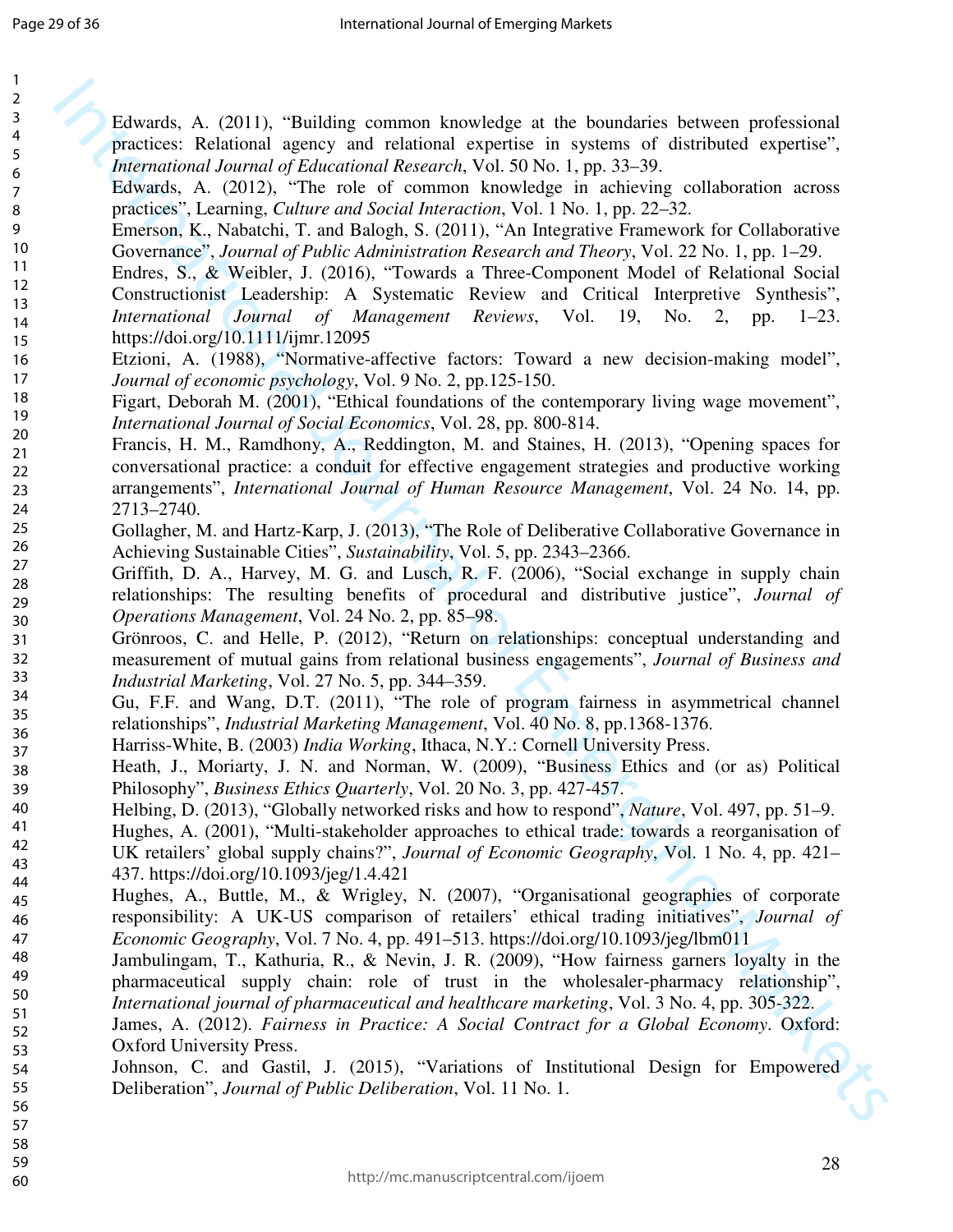| 3                             |  |
|-------------------------------|--|
|                               |  |
|                               |  |
|                               |  |
|                               |  |
|                               |  |
|                               |  |
|                               |  |
|                               |  |
|                               |  |
|                               |  |
|                               |  |
|                               |  |
|                               |  |
|                               |  |
|                               |  |
|                               |  |
|                               |  |
|                               |  |
|                               |  |
|                               |  |
|                               |  |
| 45678911111111112222222222    |  |
| 29                            |  |
|                               |  |
| $-30$ 31 32 33 34 35 36 37 38 |  |
|                               |  |
|                               |  |
|                               |  |
|                               |  |
|                               |  |
|                               |  |
| 39                            |  |
| 40                            |  |
| 41<br>42                      |  |
| 43                            |  |
| 44                            |  |
| 45                            |  |
| 46                            |  |
| 47                            |  |
| 48                            |  |
| 49<br>50                      |  |
| 51                            |  |
| 52                            |  |
| 53                            |  |
| 54                            |  |
| 55                            |  |
| 56                            |  |

1  $\overline{2}$ 

Inducen, R. E., Chung, C. H. & Rosen, C. C. (2010), "Who I Am Depends on How Fairly In True<br>And St. Effects of Justice on Scillenting and Regulatory Focus: A burnal of Applied Social<br>Jourse, C., Hestop, W. S., & Rosent, S Johnson, R. E., Chang, C. H., & Rosen, C. C. (2010), "Who I Am Depends on How Fairly I'm Treated: Effects of Justice on Self-Identity and Regulatory Focus", *Journal of Applied Social Psychology*, Vol. 40, pp. 3020–3058.

Jones, C., Hesterly, W. S., & Borgatti, S. P. (1997). A general theory of network governance:

Exchange conditions and social mechanisms. *Academy of management review*, *22*(4), 911-945.

Kashyap, V. and Sivadas, E. (2012), "An exploratory examination of shared values in channel relationships", *Journal of Business Research*, Vol. 65, pp. 586–593.

Keat, R. (2009), "Choosing between capitalisms: Habermas, ethics and politics", *Res Publica*, Vol. 15 No. 4, p.355.

Khanna, T. and Palepu, K. (2013). *Winning in emerging markets: A road map for strategy and execution*. Harvard Business Press.

Konow, J. (2003), "Which is the Fairest One of All?", *Journal of Economic Literature*, Vol. 41 No. 4, pp. 1188–1239.

Koschmann, M. A. (2016), "A communication perspective on organisational stakeholder relationships: discursivity, relationality, and materiality", *Communication Research and Practice*, Vol. 2, No. 3, 1–25. https://doi.org/10.1080/22041451.2016.1217383

Kumar, N. (1996), "The power of trust in manufacturer-retailer relationships", *Harvard business Review*, Vol. 74 No. 6, pp. 92.

Liu, Y., Huang, Y., Luo, Y. D. and Zhao, Y. (2012), "How does justice matter in achieving buyer-supplier relationship performance?", *Journal of Operations Management*, Vol. 30, pp. 355–367.

Luo, Y. (2008), "Procedural fairness and interfirm cooperation in strategic alliances", *Strategic Management Journal*, Vol. 29 No. 1, pp.27-46.

Lyles, M. A., Flynn, B. B., & Frohlich, M. T. (2008), "All supply chains don't flow through: Understanding supply chain issues in product recalls", *Management and Organization Review*, Vol. 4 No. 2, pp. 167-182.

Maloni, M. J., and Brown , M. (2006), "Corporate social responsibility in the supply chain: an application in the food industry.", *Journal of business ethics*, Vol. 68 No. 1, pp. 35-52.

Mansbridge, J., Bohman, J., Chambers, S., Estlund, D., Føllesdal, A., Fung, A., Lafont, C., Manin, B. and Martì, L., (2010), "The Place of Self-Interest and the Role of Power in Deliberative Democracy", *The Journal of Political Philosophy*, Vol. 1, pp. 64-100.

Mena, S. and Palazzo, G. (2012), "Input and output legitimacy of multi-stakeholder initiatives", *Business Ethics Quarterly*, Vol. 22 No. 03, pp. 527-556.

Miller, D. and Williams, P. (2009), "What price a living wage? Implementation issues in the quest for decent wages in the global apparel sector", *Global Social Policy*, Vol. 9 No. 1, pp. 99- 125.

Moore, J. (2017), *Virtue at Work: Ethics for Individuals, Managers and Organizations.* Oxford University Press, Oxford, UK.

Narasimhan, R., Narayanan, S. and Srinivasan, R. (2013), "An Investigation of Justice in supply chain relationships and their performance impact", *Journal of Operations Management*, Vol. 31, pp. 236–247.

Narrod, Clare, et al. (2009), "Public–private partnerships and collective action in high value fruit and vegetable supply chains.", *Food Policy*, Vol. 34 No. 1, pp. 8-15.

Niehoff, B. P., & Moorman, R. H. (1993), "Justice as a mediator of the relationship between methods of monitoring and organizational citizenship behaviour", *Academy of Management Journal,* Vol. 36 No. 3, pp. 527-556.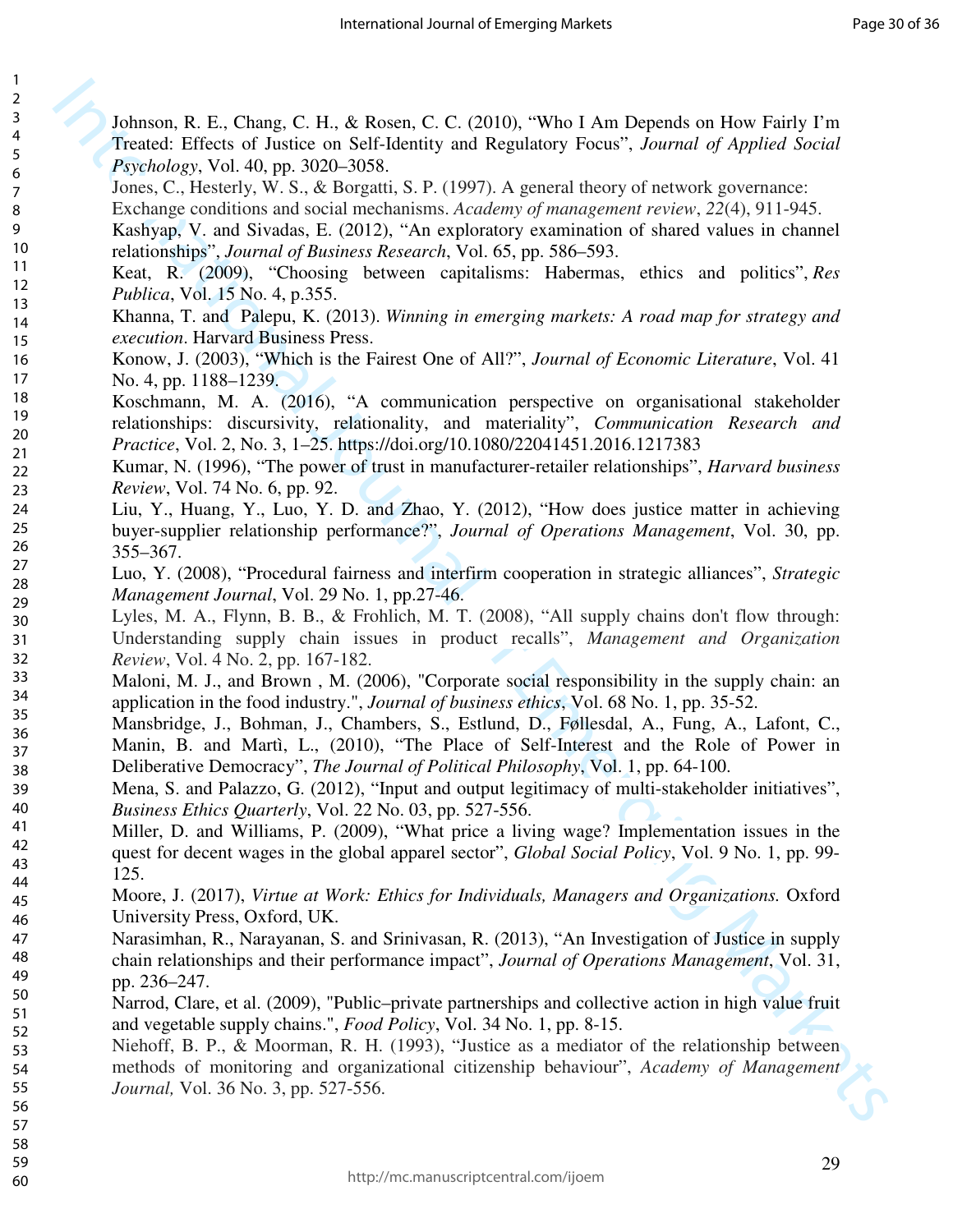| $\mathbf{1}$            |                                                                                                   |
|-------------------------|---------------------------------------------------------------------------------------------------|
| $\overline{2}$          |                                                                                                   |
| $\mathsf{3}$            | Nnamdi, O., & Owusu, R. (2014), "Africa as a source location: literature review and               |
| $\overline{\mathbf{4}}$ | implications", International Journal of Emerging Markets, Vol. 9 No. 3, pp. 424-438.              |
| 5<br>6                  | Nowakowski, J. M., & Conlon, D. E. (2005), "Organizational justice: Looking back, looking         |
| $\overline{7}$          | forward", International Journal of Conflict Management, Vol. 16 No. 1, pp. 4-29.                  |
| 8                       | O'Leary, R., Gerard, C. and Bingham, L.B. (2006), "Introduction to the symposium on               |
| 9                       | collaborative public management", <i>Public administration review</i> , Vol. 66 No. 1, pp. 6-9.   |
| $10$                    | Orcao, A. I. E. and Pérez, D. R. (2014), "Global production chains in the fast fashion sector,    |
| 11                      |                                                                                                   |
| 12                      | transports and logistics: the case of the Spanish retailer Inditex", Investigaciones Geográficas, |
| 13                      | No. 85, pp. 113-127.                                                                              |
| 14                      | Ordonez, L. D. and Mellers, B. A. (1993), "Trade-Offs in Fairness and Preference Judgments",      |
| 15                      | in Mellers, B.A. and Baron, J. (eds.), Psychological Perspectives on Justice: Theory and          |
| 16                      | Applications, New York: Cambridge University Press.                                               |
| 17                      | Ostrom, B. E. (2010), "Beyond Markets and States: Polycentric Governance of Complex               |
| 18                      | Economic Systems", American Economic Review, Vol. 100, pp. 1-33.                                  |
| 19                      | Ostrom, E. (1990), Governing the commons: The evolution of institutions for collective action,    |
| 20                      | Cambridge University Press, Cambridge, UK.                                                        |
| 21<br>22                | Papola, T. S. (2004), Employment Challenge and Strategies in India: An Assessment in the          |
| 23                      | Framework of ILO's Global Employment Agenda, Geneva: ILO.                                         |
| 24                      | Pathak, S. D., Day, J. M., Nair, A., Sawaya, W. J. and Kristal, M. M. (2007), "Complexity and     |
| 25                      | adaptivity in supply networks: Building supply network theory using a complex adaptive systems    |
| 26                      |                                                                                                   |
| 27                      | perspective", <i>Decision Sciences</i> , Vol. 38 No. 4, pp. 547-580                               |
| 28                      | Pedersen, E. R., & Andersen, M. (2006), "Safeguarding corporate social responsibility (CSR) in    |
| 29                      | global supply chains: how codes of conduct are managed in buyer-supplier                          |
| 30                      | relationships", Journal of Public Affairs, Vol. 6 No. 3-4, pp. 228-240.                           |
| 31                      | Pollin, R., Burns, J., and Heintz, J. (2004), "Global apparel production and sweatshop labour:    |
| 32                      | can raising retail prices finance living wages?", Cambridge Journal of Economics, Vol. 28 No. 2,  |
| 33                      | pp. 153-171.                                                                                      |
| 34<br>35                | Ponte, S. and Daugbjerg, C. (2015), "Biofuel Sustainability and the Formation of Transnational    |
| 36                      | Hybrid Governance", <i>Environmental Politics</i> , Vol. 24 No. 1, pp. 96-114.                    |
| 37                      | Puffer, S. M., McCarthy, D. J., & Jaeger, A. M. (2016), "Institution building and institutional   |
| 38                      | voids: can Poland's experience inform Russia and Brazil?", International Journal of Emerging      |
| 39                      | Markets, Vol. 11 No. 1, pp. 18-41.                                                                |
| 40                      | Reinecke, J. and Ansari, S. (2015). "What Is a "Fair" Price? Ethics as Sensemaking",              |
| 41                      | Organization Science, Vol 26 No. 3, pp. 1-22.                                                     |
| 42                      | Rottig, D. (2016), "Institutions and emerging markets: effects and implications for multinational |
| 43                      |                                                                                                   |
| 44                      | corporations", International Journal of Emerging Markets, Vol. 11 No. 1, pp. 2-17.                |
| 45                      | Sagheer, S., Yadav, S. S., & Deshmukh, S. G. (2009), "Developing a conceptual framework for       |
| 46                      | assessing competitiveness of India's agrifood chain", International Journal of Emerging           |
| 47                      | Markets, Vol. 4 No. 2, pp. 137-159.                                                               |
| 48<br>49                | Sample, R. J. (2003). Exploitation: what it is and why it's wrong, Rowman & Littlefield           |
| 50                      | Publishers Inc., New York & Oxford.                                                               |
| 51                      | Sarac, A., Absi, N. and Dauzère-Pérès, S. (2010), "A literature review on the impact of RFID      |
| 52                      | technologies on supply chain management.", International Journal of Production Economics,         |
| 53                      | Vol. 128 No. 1, pp. 77-95.                                                                        |
| 54                      |                                                                                                   |
| 55                      |                                                                                                   |
| 56                      |                                                                                                   |
| 57                      |                                                                                                   |
| 58                      |                                                                                                   |
| 59                      | 30                                                                                                |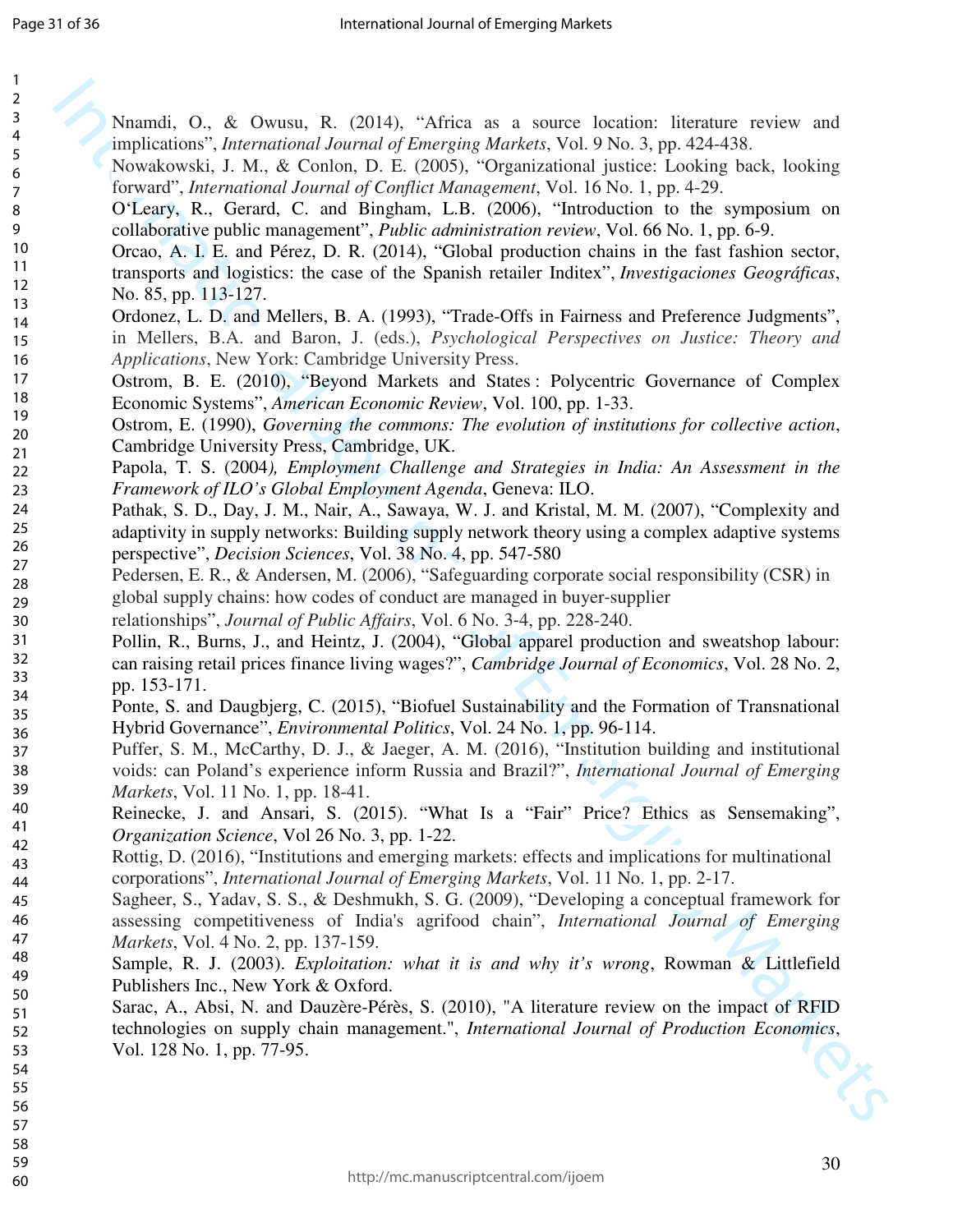> 59 60

1

Schminke, M., Arnaud, A. and Taylor, R. (2015), "Ethics, Values, and Organizational Justice: Individuals, Organizations, and Beyond", *Journal of Business Ethics*, Vol. 130 No. 3, pp. 727- 736.

Sen, A. (1983), *Poverty and Famines*, Oxford University Press, Oxford.

Sen, A. (1985), "Wellbeing, agency and freedom: the Dewey Lectures 1984", Journal of Philosophy, Vol. 82, pp. 169–221.

- Sessa, V. I., London, M., Pingor, C., Gullu, B. and Patel, J. (2011) "Adaptive, generative, and transformative learning in project teams", *Team Performance Management: An International Journal*, Vol. 17 No. 3/4, pp. 146-167.
- Sindzingre, A. (2010), "Is the Poverty Trap a Relevant Concept ? Sub-Saharan African Countries Growth Trajectories and their Constraints", working paper, Development Research Seminar, Institute of Social Studies (ISS), The Hague, 14 June 2010.
- Stevenson, G. W. and Pirog, R. (2008), "Values-based supply chains: Strategies for agrifood enterprises of the middle", *Food and the mid-level farm: Renewing an agriculture of the middle*, 119-143.
- Surana, A., Kumara, S., Greaves, M. and Raghavan, U. N. (2005), "Supply-chain networks: a complex adaptive systems perspective", *International Journal of Production Research*, Vol. 43 No. 20, pp. 4235-4265.
- Schwinkt, M., Aranad, A. and Taylor, R. (2015). "Fhies, Values, and Organizational Justices Editional A. Organizations and Beyond". Journal of Barketse Edition S. (Netto 3, 130 No. 3, pp. 727-85.5, A. (1935). "Wellbeing, A. T. Kearney. (2006) Retail in India: Getting Organized To Drive Growth, Chicago, Ill.: A. T. Kearney, available: http://www.atkearney.com/consumer-products-retail/ideas-insights/featuredarticle/-/asset\_publisher/KQNW4F0xInID/content/retail-in-india-getting-organized-to-drivegrowth/10192.
	- Tallontire, A. and Vorley, B. (2005), "Achieving fairness in trading between supermarkets and their agrifood supply chains", working paper, UK food group.
	- Touboulic, A. et al. (2014), "Managing imbalanced supply chain relationships for sustainability: A power perspective", *Decision Sciences*, Vol. 45 No. 4, pp.577–619.
- Uhl-Bien, M. and Marion, R. (2009), "Complexity leadership in bureaucratic forms of organizing: A meso model", *Leadership Quarterly*, Vol. 20, pp. 631–650.
- Uhl-Bien, M., Marion, R. and McKelvey, B. (2007), "Complexity leadership theory: Shifting leadership from the industrial age to the knowledge era", *The leadership quarterly*, Vol. 18 No. 4, pp.298-318.
	- Utting, P. (2002), "Regulating business via multistakeholder initiatives: A preliminary assessment.", In *Voluntary approaches to corporate responsibility: Readings and a resource guide*, pp. 61-130.
		- Van Buren, H.J. and Greenwood, M. (2008), "Enhancing employee voice: Are voluntary employer–employee partnerships enough?", *Journal of Business Ethics*, Vol. 81 No. 1, pp. 209- 221.
		- Varga, L., Allen, P.M., Strathern, M., Rose-Andersson, C., Baldwin, J. S. and Ridgway, K. (2009), "Sustainable supply networks: A complex systems perspective.", *Emergence: Complexity and Organization*, Vol. 11 No. 3, pp.16–36.
			- Velasquez, M.G. (1998), *Business Ethics: Concepts and Cases*. Prentice Hall, Upper Saddle River, NJ.
		- Wanyama, F., Poulton, C., Markelova, H., Dutilly, C., Hendrikse, G., Bijman, J. and Wouterse, F. (2014), "Collective action among African smallholders: trends and lessons for future development", Thematic Research Note, 05 March.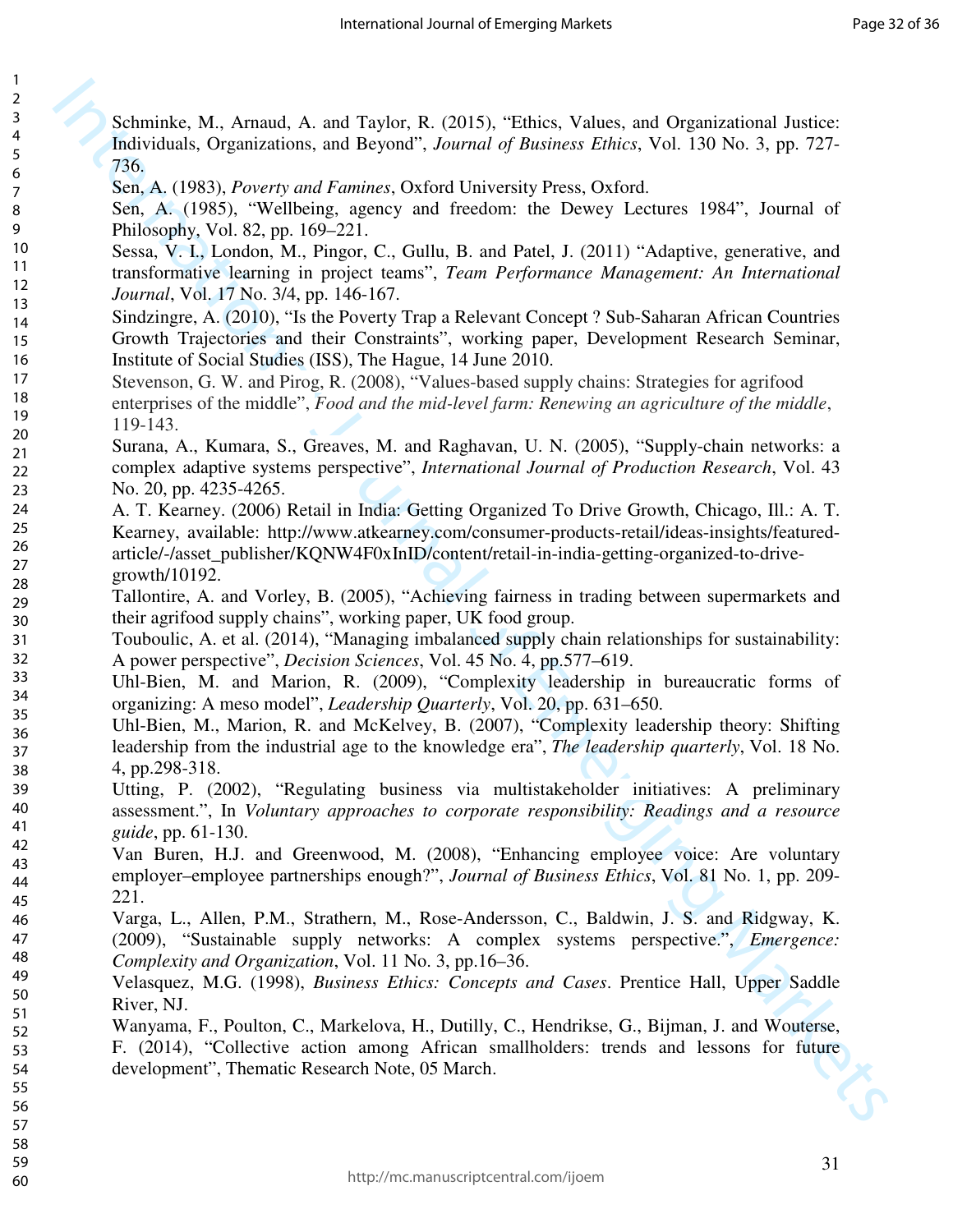Waymouth, R. & Harts-Karp, J. (2015) Dol Northeric Collaborative Governance as a Democratic Reform to Reach Wiekds Proline and Hartow Prime. Market Proline and Hartow Markets Theorem (19. Leads. Chernation of Exception de Weymouth, R. & Hartz-Karp, J. (2015) Deliberative Collaborative Governance as a Democratic Reform to Resolve Wicked Problems and Improve Trust. *Journal of Economic and Social Policy*, 17 (1), JESP Special Edition: Policy Responses to Megatrends in Regional Australia. Whitman, D.S., Caleo, S., Carpenter, N.C., Horner, M.T. and Bernerth, J.B. (2012), "Fairness at the collective level: A meta-analytic examination of the consequences and boundary conditions of organizational justice climate", *Journal of Applied Psychology*, Vol. 97, pp. 776-791. Williams, C.C. (2014), "Explaining cross-national variations in the commonality of informal sector entrepreneurship: an exploratory analysis of 38 emerging economies", *Journal of Small Business & Entrepreneurship*, Vol. 27 No. 2, pp.191-212. Wood, A.W. (1995), "Exploitation", *Social Philosophy and Policy*, Vol. 12 No. 02, pp.136-158. World Bank (2014), Demystifying the Impact of Minimum Wages, http://blogs.worldbank.org/jobs/demystifying-impact-minimum-wages. Wu, Z., Choi, T. J. and Rungtusanatham, J.M. (2010), "Supplier–supplier relationships in buyer– supplier–supplier triads: Implications for supplier performance.", *Journal of Operations Management*, Vol. 28 No. 2, pp. 115-123.  $\overline{a}$ A relational approach to supply chain fairness may extend to a virtue ethics perspective which

considers the moral character of individuals and organisations (see Moore, J., 2017). Further research

would examine the interaction between deals with the interaction between virtuous/non-virtuous

behaviour by individuals, the institutional feat ures of fairness practices and outcomes in supply chain

management. Our thanks to an anonymous reviewer for alert ing us to the importance of virtue theory.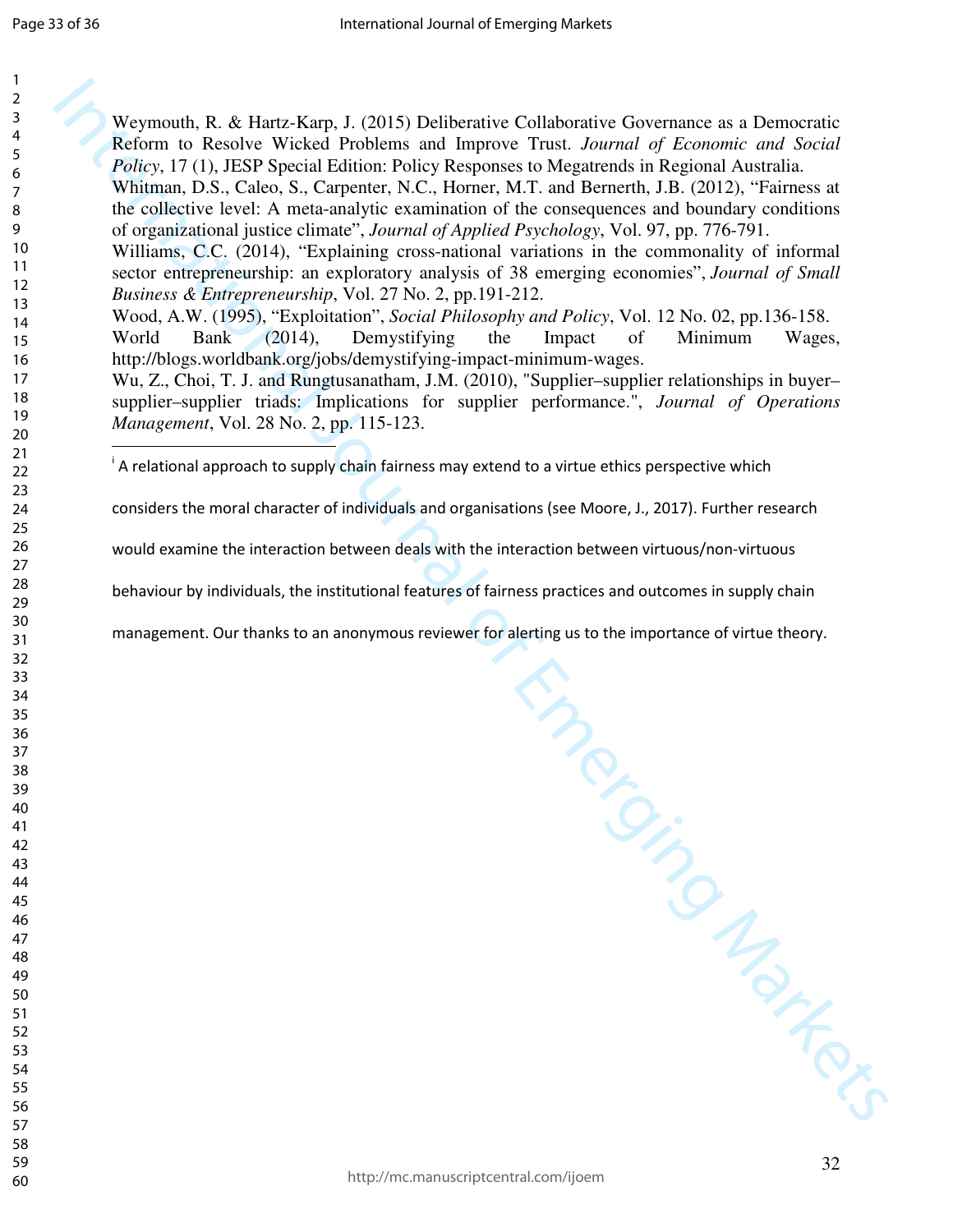## **Table 1: Theoretical approaches to fairness**

| <b>General Theories</b>    | Gielissen &<br>Graafland (2009) | Konow (2003)                                           | Capellen at al (2007)                                 |
|----------------------------|---------------------------------|--------------------------------------------------------|-------------------------------------------------------|
| <b>Naturalism</b>          | Egalitarianism                  | <b>Need Principle</b>                                  | <b>Strict Egalitarianism</b>                          |
| Behavioural<br>economics:  | Equal incomes for all           | Equal satisfaction of basic needs<br>(Rawls, Marx)     | All inequalities should be<br>equalised even in cases |
| evolutionary theory;       | <b>Positive Rights</b>          |                                                        | involving production                                  |
| psychology                 | Rights to a minimum             | <b>Efficiency Principle</b>                            |                                                       |
|                            | income                          | Maximising surplus                                     | Libertarianism                                        |
| <b>Deontology</b>          |                                 |                                                        | The fair solution is to give                          |
| Duties and rights          | <b>Principle of moral</b>       | Equity (accountability)                                | each person what he or she                            |
|                            | desert                          | <b>Principle</b> – 'proportionality and                | produces                                              |
| Consequentialism           | Contribution                    | individual responsibility' (equity                     |                                                       |
| Utilitarianism and         | measured by effort              | and desert theory, Nozick)                             | <b>Liberal Egalitarianism</b>                         |
| welfare                    | or market price                 |                                                        | Only inequalities arising                             |
| consequentialism           |                                 | <b>Context Family</b> - 'dependence                    | from factors under individual                         |
|                            | Libertarianism                  | of the justice evaluation on the                       | control should be accepted                            |
| <b>Social</b>              | Transactions are fair           | context, such as the choice of                         |                                                       |
| Constructivism             | when they are                   | persons and variables, framing                         |                                                       |
| Sense-making and           | voluntary                       | effects and issues of process'                         |                                                       |
| discourse theory           |                                 | (Kahneman, Knetsch & Thaler,<br>Walzer, Elster, Frey). |                                                       |
| <b>Cultural variations</b> |                                 |                                                        |                                                       |
| Guanxi                     |                                 |                                                        |                                                       |
| Xinyong                    |                                 |                                                        |                                                       |

### **Figure 1: Relational importance of fairness**

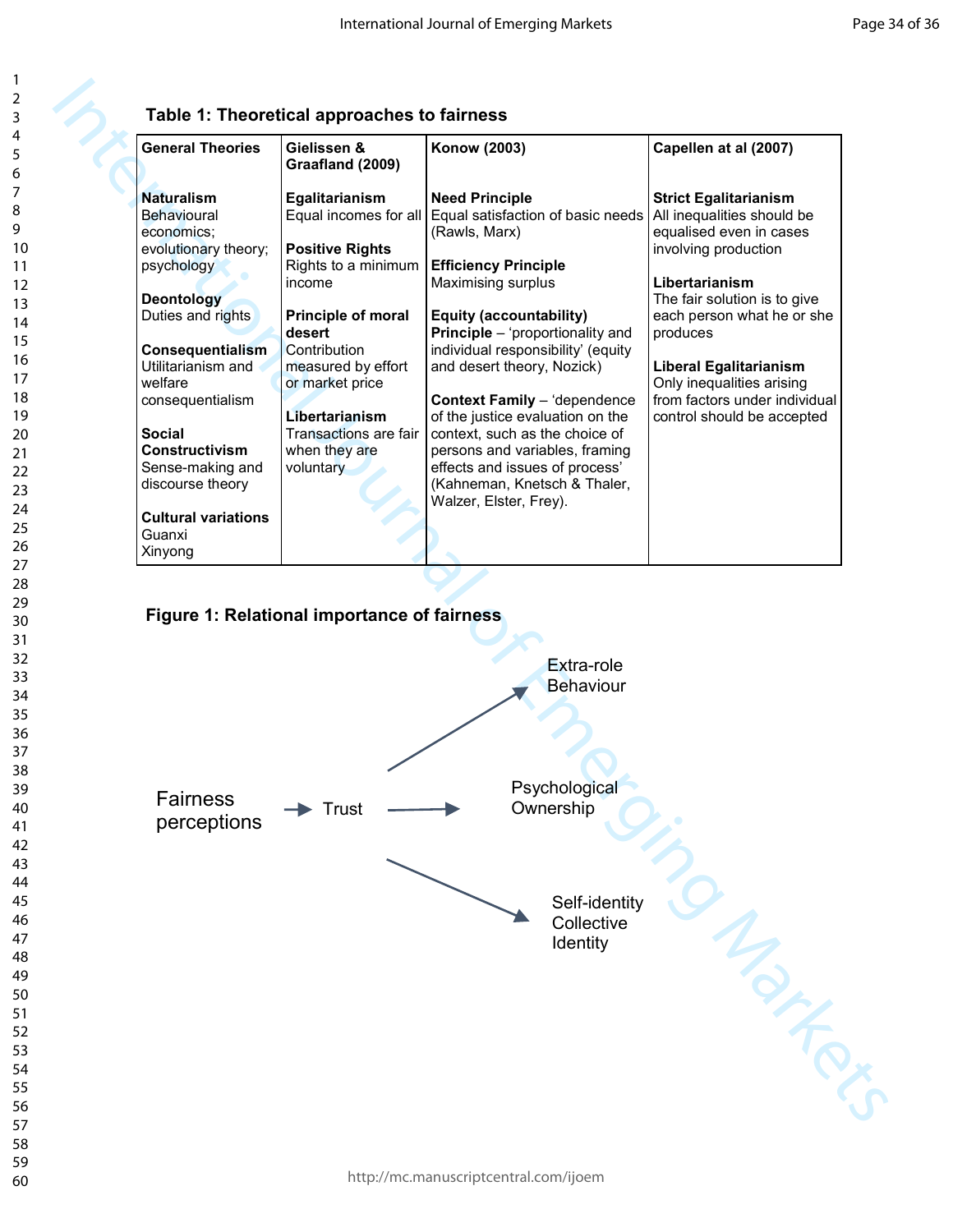



#### **Table 2: Dimensions of fairness at different contextual levels**

| Governance           | Compliance with regulation                          |                       |                     |  |  |
|----------------------|-----------------------------------------------------|-----------------------|---------------------|--|--|
| <b>Arrangements</b>  | Collaborative, networked and value-based governance |                       |                     |  |  |
| <b>Mediating</b>     | Work with                                           | Work with             | Work with mediating |  |  |
| <b>linstitutions</b> | mediating                                           | mediating             | institutions for    |  |  |
|                      | institutions to                                     | institutions on       | conflict resolution |  |  |
|                      | establish what fair                                 | standards and         |                     |  |  |
|                      | price and payment                                   | capacity building     |                     |  |  |
|                      | terms means                                         |                       |                     |  |  |
| <b>Stakeholders</b>  | Fair price and                                      | Fair decision-        | Consistent          |  |  |
|                      | payment terms                                       | making                | communication       |  |  |
|                      |                                                     | <b>Explanation of</b> | Mutual respect      |  |  |
|                      |                                                     | standards             | Sustainable         |  |  |
|                      |                                                     | Capacity building     | relationships       |  |  |
|                      | <b>Outcome fairness Procedural</b>                  |                       | Interactional       |  |  |
|                      |                                                     | fairness              | fairness            |  |  |